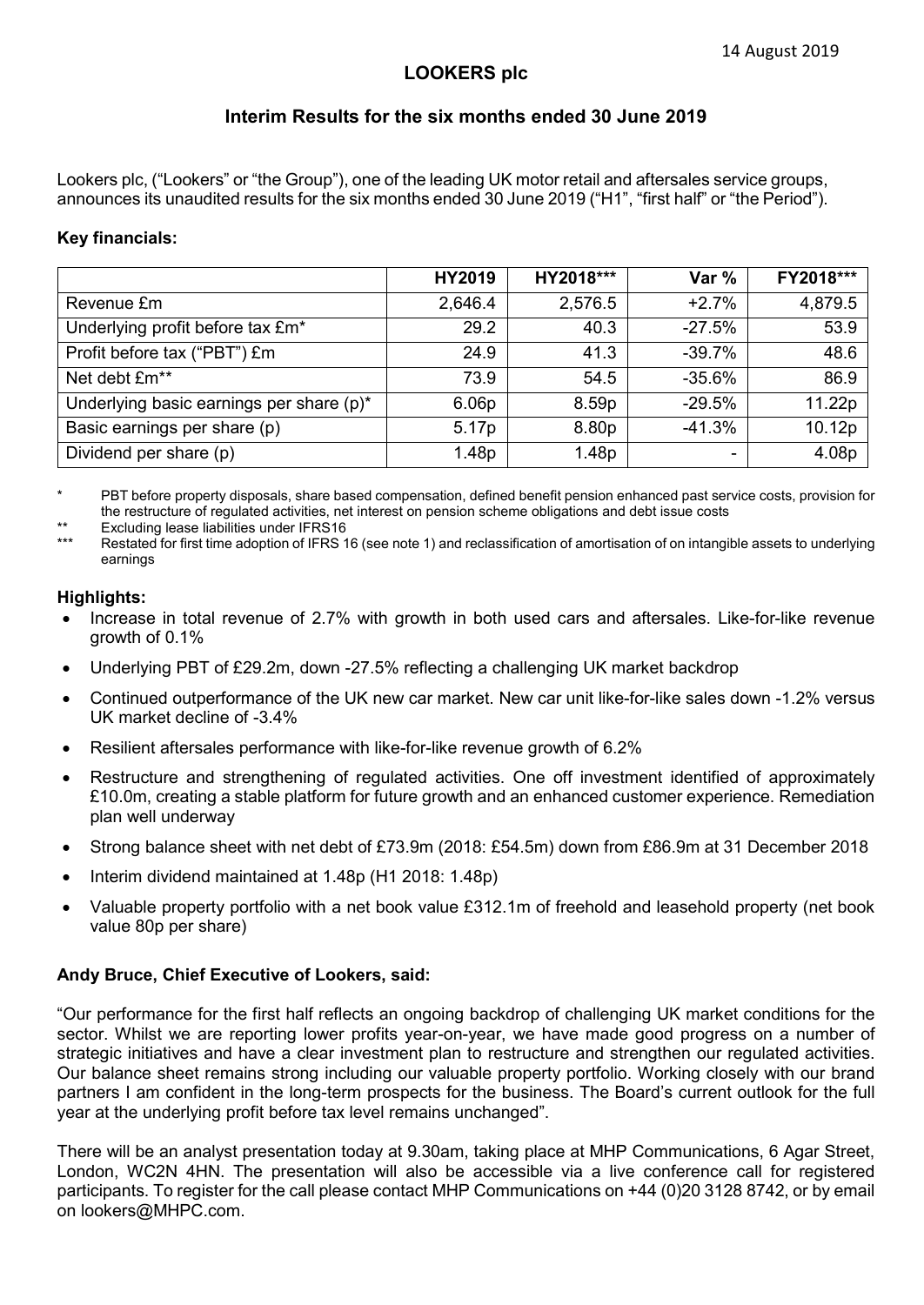#### **Enquiries**

**Lookers** Tel: 0161 291 0043 Andy Bruce, Chief Executive Officer Mark Raban, Chief Financial Officer

Simon Hockridge

**MHP Communications** Tel: 020 3128 8742 / 8730 Tim Rowntree **Email:** [Lookers@mhpc.com](mailto:Lookers@mhpc.com)

### **About Lookers plc (www.lookersplc.com)**

The Group's principal activities are the sale of new and used cars, vans and aftersales activities. The Group's businesses have a total of 165 franchised dealerships representing 31 manufacturers, operating from 110 locations across the UK and Republic of Ireland.

In 2019 Lookers have once again been listed as part of 'The Sunday Times Best Companies to Work For' ranking of the UK's top employers. Lookers was the best performing dealer group in the 2019 survey.

Lookers' Apprenticeship Programme continues to be one of the best in the country, recognised as Highly Commended at the National Apprenticeship Awards. Once again, the Apprentice intake has increased in 2019, with over 170 vacancies across the Group.

#### **Cautionary statement**

This Interim Report has been prepared solely to provide additional information to shareholders to assess the Group's strategies and the potential for those strategies to succeed. The Interim Report should not be relied on by any party or for any other purpose.

The Interim Report contains certain forward-looking statements. These statements are made by the Directors in good faith based on the information available to them up to the time of their approval of this report and such statements should be treated with caution due to the inherent uncertainties, including both economic and business risk factors, underlying any such forward-looking information.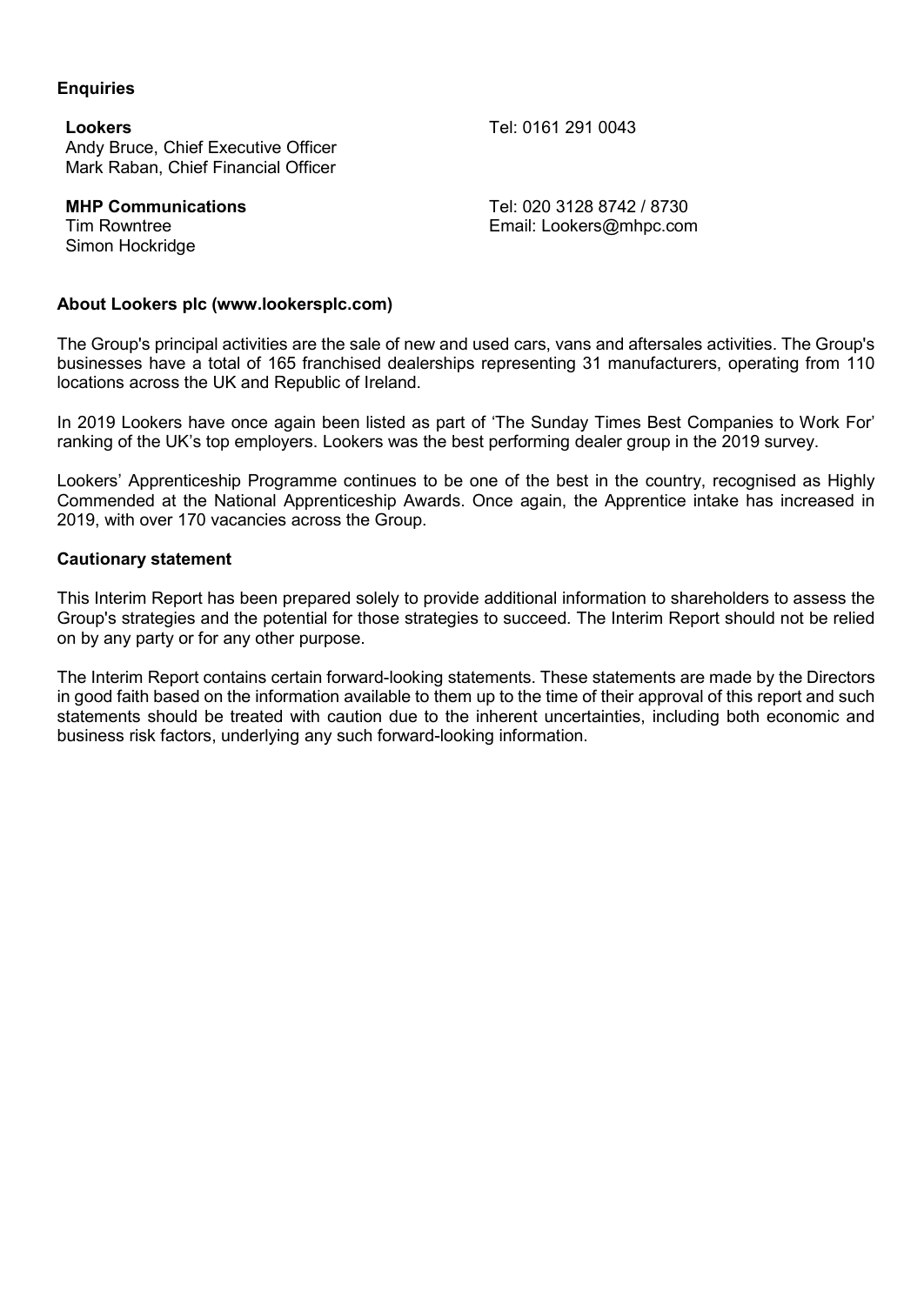## **Introduction**

Our trading performance for the first half of the year reflects a very challenging economic backdrop and our underlying profit before tax has reduced year on year to £29.2m (2018: £40.3m). Whilst H1 began in line with expectations, trading during the three months ended 30 June 2019 ("Q2"), against strong comparatives, proved increasingly challenging. During Q2 the UK new car market continued to decline, with registrations down -4.6% (Q1: -2.4%) versus the comparable period last year. In addition, more subdued demand and the resulting pressure on used car values resulted in a weaker used car margin, which was most notable during June.

The Group's balance sheet remains strong, underpinned by a valuable freehold property portfolio, committed and extended bank funding facilities and strong operational cash flow generation.

### **Financial review**

From 1 January 2019 the Group adopted the new accounting standard IFRS 16: Leases. This standard introduces a comprehensive model for the identification of lease arrangements and accounting treatment for both lessors and lessees. Unless otherwise stated, the prior period financial comparatives contained within these statements have been restated to reflect the first-time adoption of IFRS 16. Further details of this restatement can be found in note 1. At 30 June 2019 the Group has right-of-use assets with a net book value of £81.7m, related lease liabilities of £105.1m and have repaid £6.0m of lease liabilities in the Period. In addition, the Group has reclassified the amortisation of intangible assets to the underlying earnings of the Group and restated the financial comparatives accordingly.

Revenue increased by 2.7% to £2,646.4m (2018: £2,576.5m). Like-for-like revenue grew 0.1% with encouraging growth in used cars, aftersales and leasing / other. In particular, our important high margin aftersales department showed resilient like-for-like revenue growth of 6.2%.

Gross profit increased by 1.4% to £274.2m (2018: £270.5m). Gross margin at 10.4% was -14bps below last year. Used vehicle gross margin at 6.6% was -60bps below last year being partly offset by a more favourable aftersales mix.

Underlying net operating expenses of £231.4m represented 8.7% of revenue, which were 6.4% above last year (like-for-like 5.0%). Inflationary and structural cost pressures continue to impact the Group particularly in the areas of labour and property occupancy costs. Recent cost headwinds impacting all retailers have been well documented and the Group is pursuing several initiatives to mitigate these effects.

Net interest costs increased in the Period to £13.6m (2018: £12.7m) principally due to the increase in the bank base rate in August 2018 and revised terms of the Group's revolving credit facility ("RCF").

The Group incurred £4.3m of non-underlying costs, including a charge of £2.0m in relation to the restructure of its regulated activities (discussed further below). This compared to a net non-underlying profit of £1.0m last year including £3.3m relating to profits from the disposal of property.

The Group's reported effective tax rate is 19.3% (2018: 15.5%), with last year being impacted by property transactions.

The Group maintained a strong level of operational cash flow in the Period with cash generated from operations of £79.0m (2018: £63.1m). We have invested £21.7m of capital expenditure during the Period in improving dealership facilities as part of our ongoing strategic investment programme. We also received £3.4m from the disposal of two properties. Total net debt at 30 June 2019 was £73.9m (2018: £54.5m) compared to £86.9m at 31 December 2018.

With the reduction in net debt in the Period, the Group continues to benefit from a strong balance sheet that supports further investment in new and improved facilities, operational capabilities and potential acquisition opportunities. The net book value of freehold and leasehold properties of £312.1m (equivalent to 80p per share) at the end of the Period remains a key strength of the business.

The Group's bank facilities were renewed in December 2018 and consist of a revolving credit facility of £250.0m arranged with five banks, (Bank of Ireland, Barclays, HSBC, Lloyds and NatWest), with a term to March 2022 and an option to extend to March 2023. There is also an option to increase the facility up to an additional £50.0m to fund potential future acquisitions.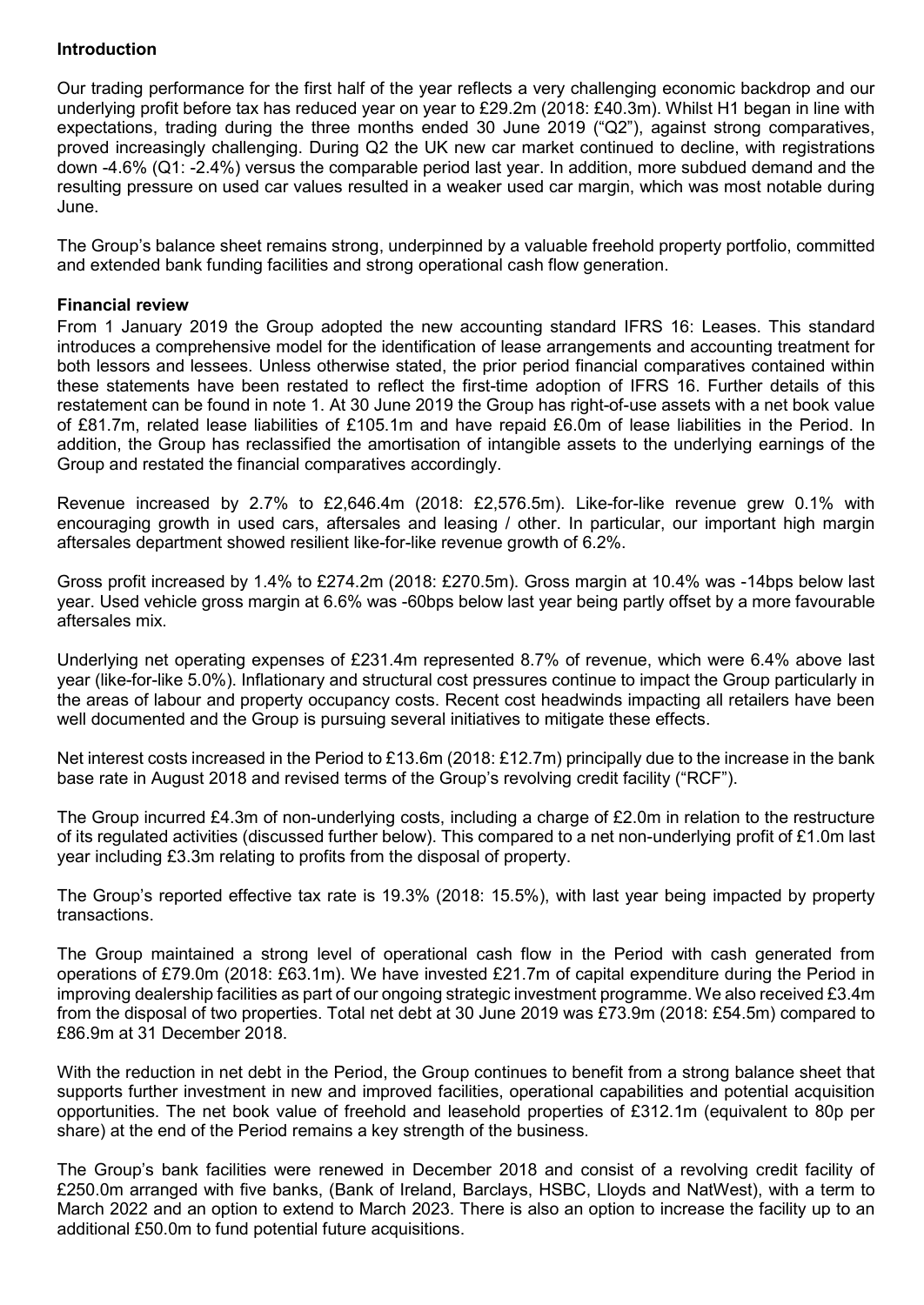### **Dividend**

In line with the Group's progressive dividend policy the dividend paid has increased significantly in recent years. Despite the results for the first half and the challenging trading conditions, given the Group's strong balance sheet the Board has decided to maintain the interim dividend this year. The interim dividend of 1.48p per share (2018: 1.48p) will be payable to shareholders on 22 November 2019. The ex-dividend date will be 17 October 2019 and the record date will be 18 October 2019. The Board intends to undertake a review of the current dividend policy in light of the Group's trading performance and future cash flows before the publication of the Group's Annual Report & Accounts.

## **Board changes**

We recently announced that, as part of our succession planning, Robin Gregson, CFO, was to step down after ten years in the role. Together with my colleagues on the Board I would like to thank him for his significant contribution and wish him well in the future.

We were also pleased to announce the appointment of Mark Raban as CFO and we welcomed Mark to the Board on 15 July 2019. Mark has nearly 30 years of multi-channel retail experience and was most recently CFO at Marshall Motor Holdings plc for four years.

## **Operating review**

The results for the first half reflect the challenging market conditions experienced during the Period. The key aspects of our performance were:

- The Group continued to outperform the UK new car market. Total like-for-like new car unit volumes were -1.2% down compared to a UK market decline of -3.4%
- Continued growth in used car revenue partly offset by margin pressure experienced during Q2
- Further progress in aftersales driven by a 6.2% growth in like-for-like revenue

We operate 165 franchised dealerships representing 31 manufacturers from 110 locations. During the Period, we continued our strategy of operating the right brands in the right locations and reduced the footprint by five dealerships. Following the acquisition of Jennings in 2018, we have now closed the Seat and Mazda sites in Middlesbrough and Kia in Sunderland. As part of our rationalisation programme agreed with Volkswagen, we have closed two sites: our Morden site where much of the business will transfer to our flagship Volkswagen Battersea dealership, which opened in January 2019 after significant redevelopment; and our dealership in Dumfries where much of the business will transfer to our Volkswagen dealership in Carlisle.

The number of new cars sold per annum in the UK has reduced from a peak of 2.69m in 2017 to 2.37m in 2018, with a further reduction expected this year. Our share of the retail sector of this market is 6.1% up from 4.0% in 2011. We continue to see significant opportunity to further grow our market share and increase sales volumes within the UK used car market, which currently has annual transactions of approximately 8m vehicles.

Aftersales represents the servicing, repair and sale of franchised parts. In the UK there are approximately 36m cars and light commercial vehicles, with a significant proportion under three years old. This is the predominant market for franchised motor dealers and we are focused on developing the aftersales business and investing in our offering through initiatives to increase volumes and margins.

The internet remains the primary means for our customers to research and determine which new or used cars they are interested in buying. We have now migrated to our new and considerably improved website on a phased basis and this is now fully operational across all dealerships. This has resulted in further increases in our visitor and enquiry levels. The customer experience will be enhanced by further significant improvements in functionality, which will allow interaction with our customers.

| <b>Revenue</b>    | H1 2019 £m | H1 2018 £m | Variance | LFL variance |
|-------------------|------------|------------|----------|--------------|
| New cars          | 1,288.0    | 1,311.1    | $-1.8%$  | $-3.4%$      |
| Used cars         | 1.067.5    | 996.3      | $+7.1%$  | $+3.0%$      |
| <b>Aftersales</b> | 247.0      | 228.0      | $+8.3%$  | $+6.2%$      |
| Leasing and other | 43.9       | 41.1       | $+6.8%$  | $+6.8%$      |
| <b>Total</b>      | 2,646.4    | 2,576.5    | $+2.7%$  | $+0.1%$      |

## **Analysis of revenue and gross profit**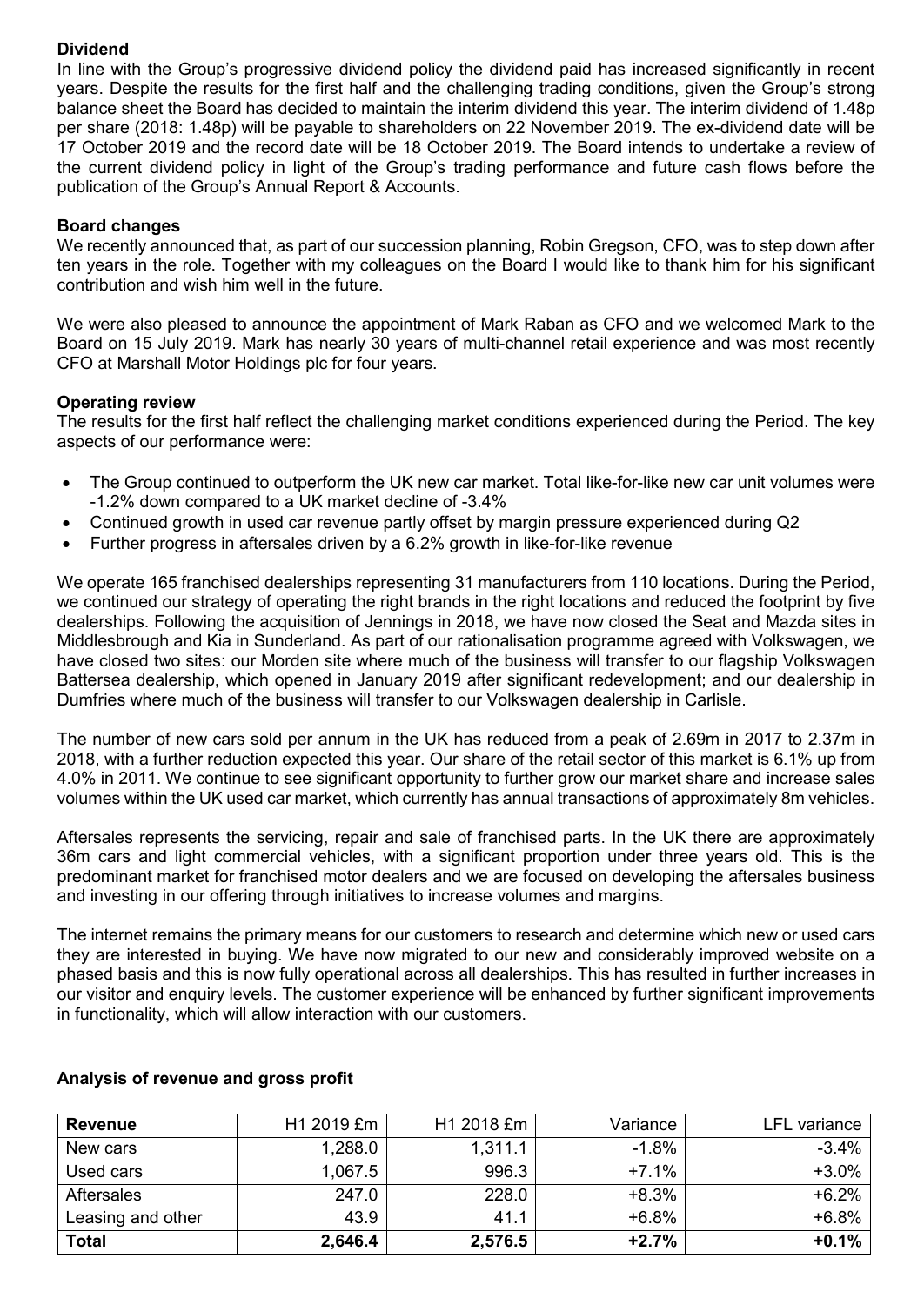| Gross profit      | H1 2019 £m | H1 2018 £m | Variance | LFL variance |
|-------------------|------------|------------|----------|--------------|
| New cars          | 84.9       | 85.0       | $-0.1%$  | $-2.2%$      |
| Used cars         | 70.9       | 72.1       | $-1.7%$  | $-2.8%$      |
| <b>Aftersales</b> | 109.9      | 104.9      | $+4.8%$  | $+2.9%$      |
| Leasing and other | 8.5        | 8.5        | $-0.6%$  | $-0.6%$      |
| <b>Total</b>      | 274.2      | 270.5      | $+1.4%$  | $-0.3%$      |

#### **New cars**

| <b>New cars</b>         | H1 2019 | H1 2018 | Variance  | LFL variance |
|-------------------------|---------|---------|-----------|--------------|
| Retail unit sales       | 34,459  | 35,763  | $-3.6%$   | $-5.9%$      |
| Fleet unit sales        | 33,053  | 30,872  | $+7.1%$   | $+4.3%$      |
| <b>Total unit sales</b> | 67,512  | 66,635  | $+1.3%$   | $-1.2%$      |
| Gross margin %          | 6.6%    | 6.5%    | $+11$ bps | +8bps        |

The sale of new cars represents 31.0% of total gross profit. The new car market reduced by -3.4% in H1 to 1.27m units, with a reduction of -2.4% in Q1 and -4.6% in Q2. Q1 benefitted to some extent from a pre-Brexit pull forward of demand. During H1 we outperformed the UK market with like-for-like unit sales of new cars down -1.2% versus last year.

Like-for-like unit retail sales reduced by -5.9% compared to the market reduction of -3.2%. In Q2 the market was partly inflated by some dealer pre-registration activity and we took a disciplined approach to managing our inventory.

The fleet sector continues to represent a significant part of the market, providing scope for further growth whilst taking a sustainable and balanced approach to maintaining margins. In H1 the Group's like-for-like fleet unit sales increased by +4.3% compared to a market decline of -3.6%.

The Society of Motor Manufacturers and Traders ("SMMT") estimated in August of this year that new car volumes will be -2.2% lower for 2019 compared to 2018, at 2.32m units. Nonetheless, this is still a relatively healthy outlook compared to historic levels of new car volumes and provides opportunities for us to continue to increase market share, particularly as the brands in which we have significant representation tend to outperform the wider market. The month of September is important for the industry and our new car order take is currently building as expected. Our relationship with our manufacturer partners remains a critical part of our success and we continue to work closely with them to achieve a mutually beneficial commercial relationship, underpinning the potential to develop further with them in the future.

### **Used cars**

| <b>Used cars</b>         | H1 2019 | H <sub>1</sub> 2018 | Variance  | ∟FL variance |
|--------------------------|---------|---------------------|-----------|--------------|
| <b>Retail unit sales</b> | 54,088  | 51,943              | $+4.1%$   | $+2.0%$      |
| Gross margin %           | 6.6%    | $2\%$               | $-60$ bps | $-40$ bps    |

The used car market had a mixed performance in the Period with a robust Q1, followed by reduced demand and falling used cars prices in Q2. This had a pronounced impact on margins and used car profits. Used cars contribute 25.9% of total gross profit.

Group like-for-like used unit sales increased by 2.0%, compared to last year. However, gross margin from used cars deteriorated during the Period by -60bps, principally driven by used vehicle residual value pressure in Q2. Given the effect this had on used car pricing in June, we took a disciplined approach to managing inventories in the month, which had a negative impact on profitability but mitigated against further residual value pressures.

The used car market represents a significant opportunity for the Group and we plan to continue to grow our used car business, building on the successful growth we have achieved in recent years.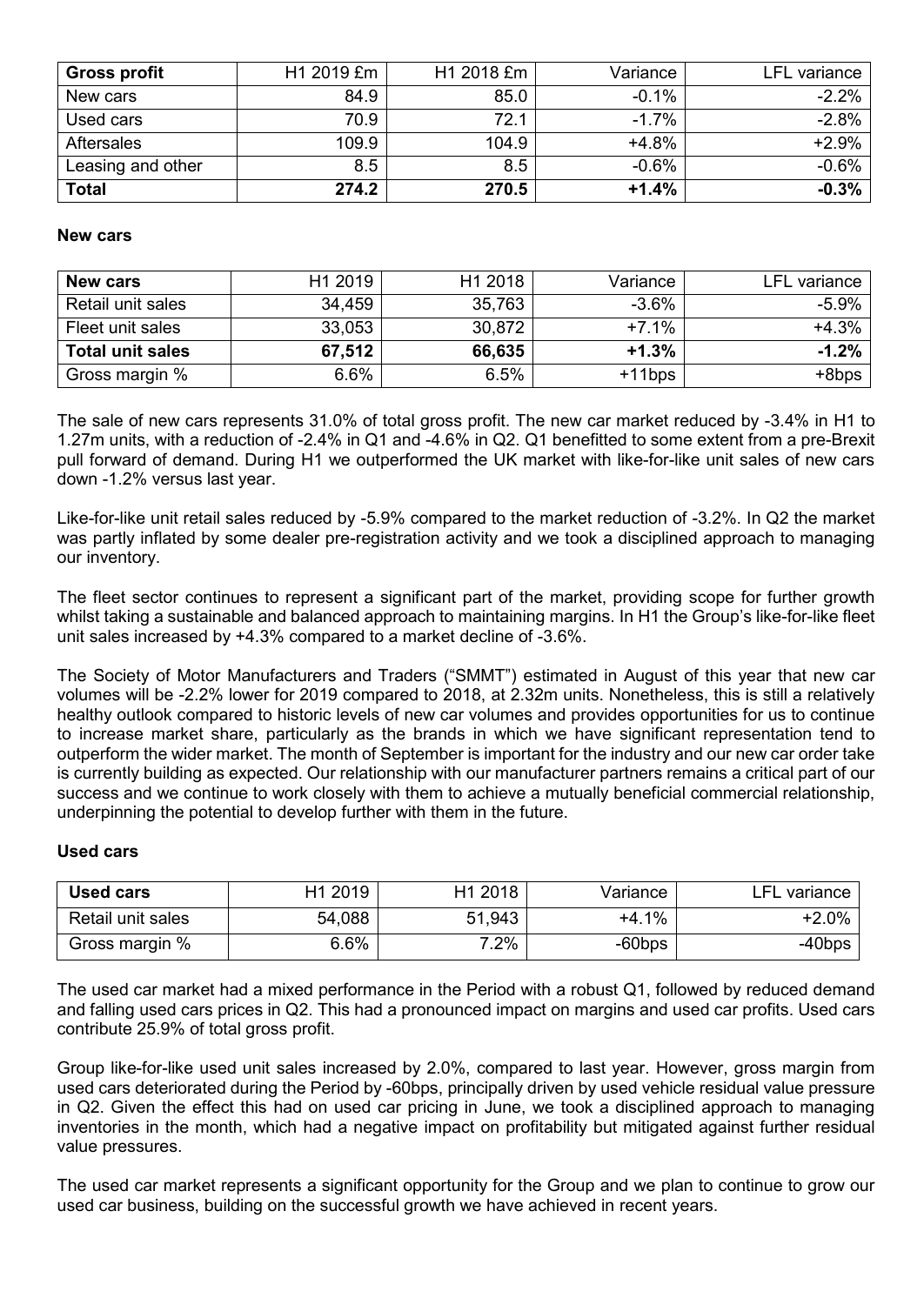### **Aftersales**

| <b>Aftersales</b> | H1 2019 | 2018<br>Η1 | Variance   | _FI<br>variance |
|-------------------|---------|------------|------------|-----------------|
| Revenue £m        | 247.0   | 228.0      | $+8.3%$    | $+6.2%$         |
| Gross margin %    | 44.5%   | 46.0%      | $-150$ bps | $-140$ bps      |

Our higher margin aftersales business, which represents 40.1% of gross profit, has performed well in the Period.

Like-for-like revenue increased by 6.2% compared to 2018 and gross profit decreased by -140bps largely due to a one-off parts volume bonus received in H1 2018. Excluding the impact of this, the underlying margin was broadly level. We have increased capacity when developing new dealership premises in recent years, which has expanded the base infrastructure to support higher volumes and growth in the car parc. In addition, aftersales has also benefited from the initiatives we have implemented to develop our services, with an emphasis on performance and improved customer retention through enhanced technology, as well as an increase in the penetration of customer service plans sold.

### **Risks and uncertainties**

There are a number of potential risks and uncertainties which could have a material impact on the Group's performance over the remaining six months of the financial year and could cause actual results to differ materially from expected and historical results. The Board believes these risks and uncertainties to be consistent with those disclosed on pages 34 to 36 in the 2018 Annual Report & Accounts. Notwithstanding this, the Board believe that the adverse risk factors associated with Brexit have generally increased during the Period. An update on the risks associated with the review of regulated activities are discussed below.

#### **Review of regulated activities**

As previously announced, during 2018 the Board became aware of certain matters requiring review in relation to the Group's regulated activities. In December 2018, the Board commissioned an independent review of the Group's internal control, risk assurance systems and internal audit. This review, which we shared with the FCA, indicated that there were some control issues in the sales process in the Group's regulated activities, which would require an improvement plan to be implemented.

The Group has now finalised its improvement and remedial action plan. It is anticipated to require a one-off cash investment of c.£10m (2019: c.£7m, 2020: c.£3m). The remediation plan will include a detailed review of past business; establishment of a revised sales process; a full training exercise across the Group; establishment of a new risk management and quality assurance frameworks; and several developments to the Group's IT systems. In addition to this one-off investment, ongoing underlying operating costs in 2020 and beyond are expected to increase by c.£3m per annum to deliver best practice and an enhanced customer experience.

Of the anticipated c.£7m one-off investment in 2019, £2m has been included within non-underlying items in the Period.

As announced on 25 June 2019, the Group has been informed by the FCA that it intends to carry out an investigation into sales processes between the period of 1 January 2016 to 13 June 2019. This investigation has not yet started. With the full support of the Group, the FCA will reach its conclusions in due course. At this stage the Board cannot estimate what effect, if any, the outcome of this investigation may have.

The Board takes this matter very seriously and continues to co-operate and co-ordinate fully with the FCA. We believe that adapting to developments in regulation, which affects the retail motor industry and the fast pace of changing customer demands and behaviours, is a key challenge and an important priority for the Group. When these improvements are fully deployed across the Group, our strengthened infrastructure and enhanced customer experience will create a robust and industry leading platform that will facilitate further growth.

We will provide further updates as appropriate.

### **Outlook**

Despite the more challenging market conditions in H1, particularly Q2, the Group has maintained its strategy of strong operational execution and a focus on having the right brands in the right locations.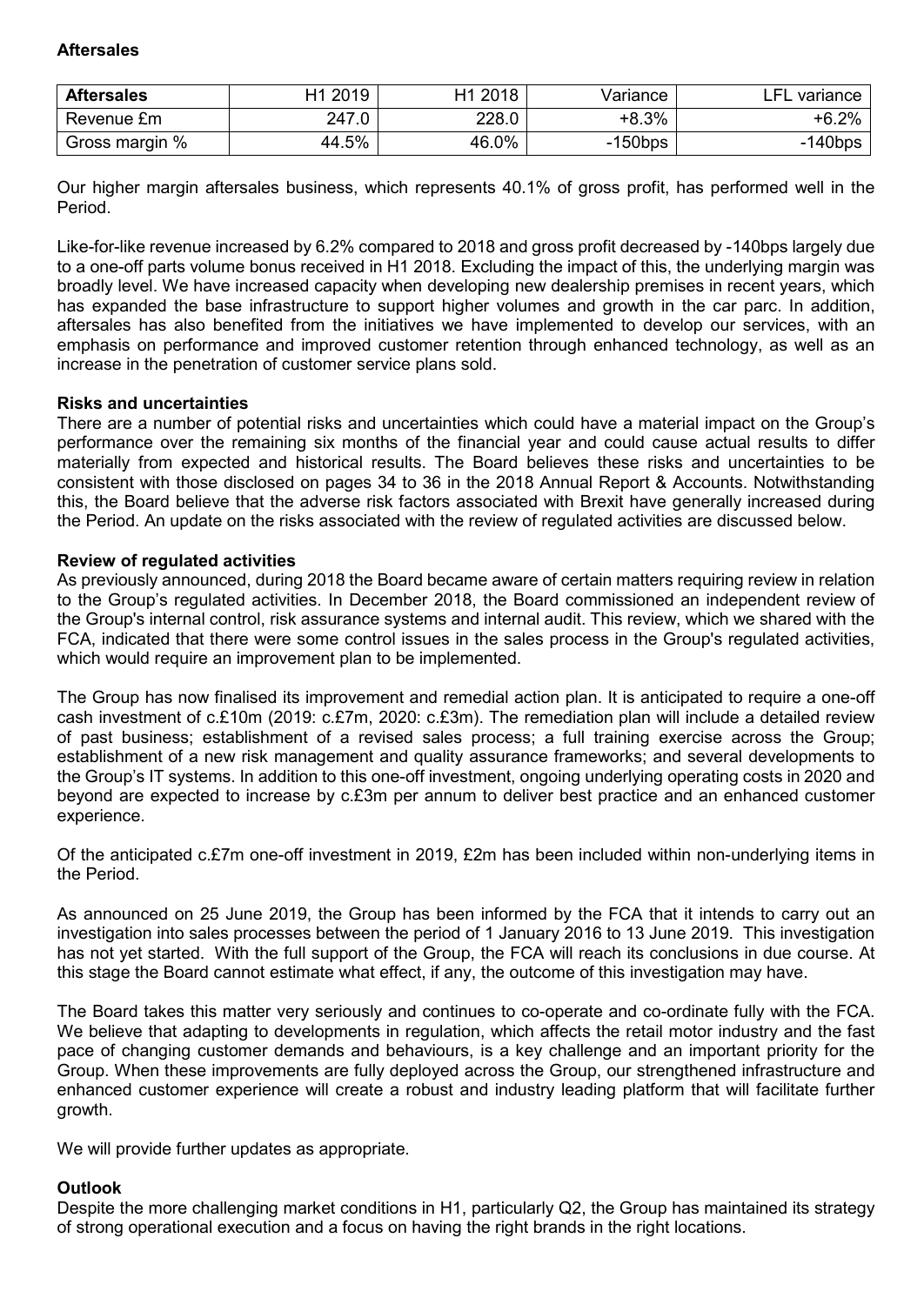As outlined in the Group's trading statement on 12 July 2019, the Board expects that the more recent challenging conditions are likely to continue during the second half of the year with continued weakness in consumer confidence in the light of political and economic uncertainty and further pressure on used car margins. There is also the possibility of new vehicle supply restrictions as real-life emissions regulations come into force in Q3. In addition, the retail cost inflation pressure experienced in H1 could continue to impact earnings during the second half of the year.

As a result of the above factors, the Board believes it is right to remain cautious as we enter the second half of the year. However, the Board's current outlook for underlying profit before tax for the full year remains unchanged.

Notwithstanding the short-term challenges of H1 and the uncertain outlook for the second half of the year, the Board continues to believe that over the longer term, the Group is extremely well positioned to take advantage of the many opportunities ahead as the sector continues to develop. The Group continues to make significant investments in upgrading its property portfolio and enhancing customer experience. The Group's balance sheet remains strong, underpinned by a valuable freehold property portfolio, committed and extended bank funding facilities and strong operational cash flow capability.

I would like to finish my review by thanking all of my colleagues at Lookers and our OEM brand partners for their hard work, commitment and dedication to the Group.

**Phil White Chairman 13 August 2019**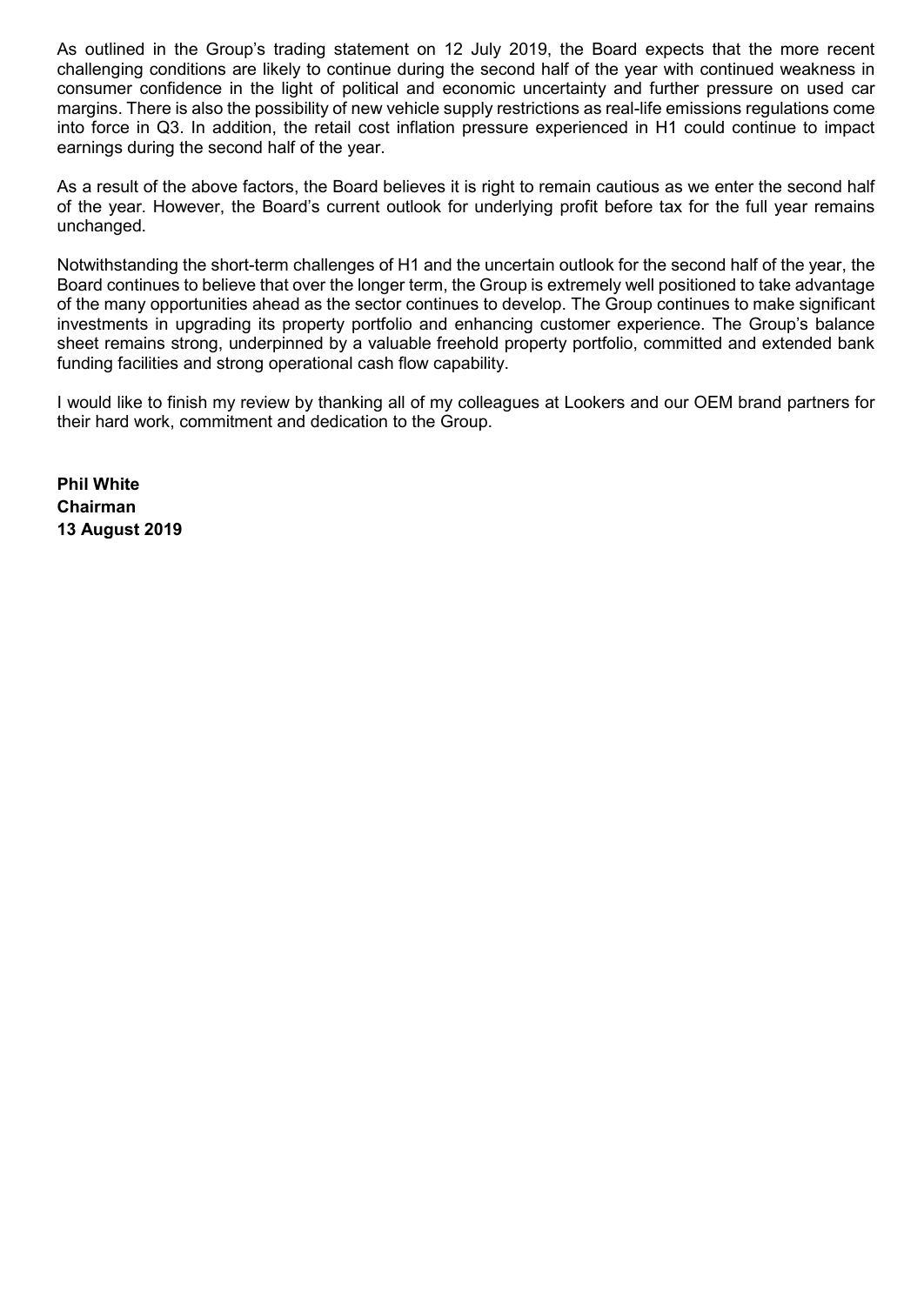## **Condensed Statement of Total Comprehensive Income**

|                                                         |                | <b>Unaudited six</b><br>months ended<br>30 June<br>2019 | <b>Unaudited six</b><br>months ended<br>30 June<br>2018<br>(restated**) | Year ended<br>31 Dec 2018<br>(restated**) |
|---------------------------------------------------------|----------------|---------------------------------------------------------|-------------------------------------------------------------------------|-------------------------------------------|
|                                                         | Note           | £m                                                      | £m                                                                      | £m                                        |
| Revenue                                                 | $\overline{2}$ | 2,646.4                                                 | 2,576.5                                                                 | 4,879.5                                   |
| Cost of sales                                           |                | (2,372.2)                                               | (2,306.0)                                                               | (4,364.0)                                 |
| <b>Gross profit</b>                                     |                | 274.2                                                   | 270.5                                                                   | 515.5                                     |
| Net operating expenses                                  |                | (234.2)                                                 | (218.4)                                                                 | (443.6)                                   |
| (Loss)/gain on property disposals                       |                | (0.3)                                                   | 3.3                                                                     | 3.3                                       |
| <b>Operating profit</b>                                 |                | 39.7                                                    | 55.4                                                                    | 75.2                                      |
|                                                         |                |                                                         |                                                                         |                                           |
| <b>Underlying operating profit</b>                      |                | 42.8                                                    | 53.0                                                                    | 78.3                                      |
| Non-underlying items                                    | 3              | (3.1)                                                   | 2.4                                                                     | (3.1)                                     |
| Net interest                                            | $\overline{4}$ | (13.6)                                                  | (12.7)                                                                  | (24.4)                                    |
| Net interest on pension scheme obligations              |                | (1.0)                                                   | (1.2)                                                                   | (1.7)                                     |
| Debt issue costs                                        |                | (0.2)                                                   | (0.2)                                                                   | (0.5)                                     |
| <b>Profit before taxation</b>                           |                | 24.9                                                    | 41.3                                                                    | 48.6                                      |
| Underlying profit before tax                            |                | 29.2                                                    | 40.3                                                                    | 53.9                                      |
| Non-underlying items                                    | 3              | (4.3)                                                   | 1.0                                                                     | (5.3)                                     |
|                                                         |                |                                                         |                                                                         |                                           |
| Tax change                                              |                | (4.8)                                                   | (6.4)                                                                   | (8.8)                                     |
| Profit for the period/year                              |                | 20.1                                                    | 34.9                                                                    | 39.8                                      |
| Actuarial (losses)/gains on pension scheme obligations* |                | (1.7)                                                   | 4.0                                                                     | (7.2)                                     |
| Deferred tax on pension scheme obligations*             |                | 0.3                                                     | 0.0                                                                     | 1.2                                       |
| Total other comprehensive income for the period/year    |                | (1.4)                                                   | 4.0                                                                     | (6.0)                                     |
|                                                         |                |                                                         |                                                                         |                                           |
| Total comprehensive income for the period/year          |                | 18.7                                                    | 38.9                                                                    | 33.8                                      |
| Attributable to:                                        |                | 18.7                                                    | 38.9                                                                    | 33.8                                      |
| Shareholders of the company                             |                |                                                         |                                                                         |                                           |
| Earnings per share:                                     |                |                                                         |                                                                         |                                           |
| Basic earnings per share                                | 6              | 5.17p                                                   | 8.80p                                                                   | 10.12p                                    |
| Diluted earnings per share                              | 6              | 4.99p                                                   | 8.48p                                                                   | 9.67p                                     |

\*Will not be recycled to profit and loss

\*\*Details of the restatements as a result of the adoption of IFRS 16 are made in note 1 to the Financial Information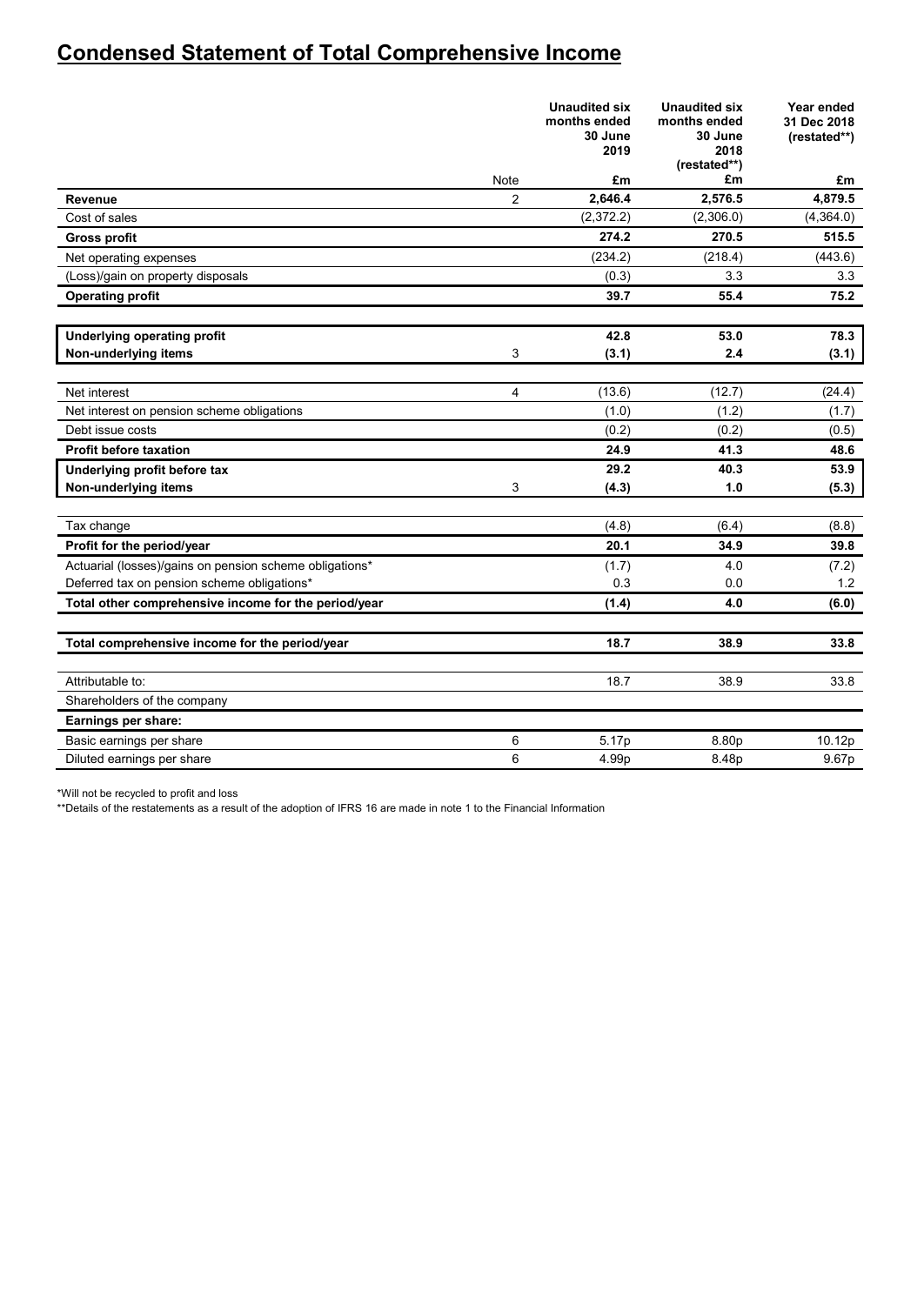## **Condensed Statement of Financial Position**

|                                |      | <b>Unaudited</b><br>30 June<br>2019 | <b>Unaudited</b><br>30 June<br>2018<br>(restated**) | <b>Audited</b><br>31 Dec 2018<br>(restated**) |
|--------------------------------|------|-------------------------------------|-----------------------------------------------------|-----------------------------------------------|
|                                | Note | £m                                  | £m                                                  | £m                                            |
| <b>Non-current assets</b>      |      |                                     |                                                     |                                               |
| Goodwill                       |      | 116.2                               | 108.9                                               | 116.2                                         |
| Intangible assets              | 7    | 115.4                               | 114.0                                               | 114.6                                         |
| Property, plant and equipment  | 8    | 364.5                               | 341.1                                               | 350.9                                         |
| Right of use assets            |      | 81.7                                | 87.0                                                | 86.9                                          |
|                                |      | 677.8                               | 651.0                                               | 668.6                                         |
| <b>Current assets</b>          |      |                                     |                                                     |                                               |
| Inventories                    |      | 990.9                               | 864.6                                               | 1,027.7                                       |
| Trade and other receivables    |      | 302.3                               | 251.7                                               | 179.5                                         |
| Rental fleet vehicles          |      | 64.2                                | 66.7                                                | 54.2                                          |
| Cash and cash equivalents      | 10   | 93.6                                | 56.2                                                | 44.4                                          |
| Assets held for sale           | 9    | 6.5                                 |                                                     | 8.0                                           |
|                                |      | 1,457.5                             | 1,239.2                                             | 1,313.8                                       |
| <b>Total assets</b>            |      | 2,135.3                             | 1,890.2                                             | 1,982.4                                       |
|                                |      |                                     |                                                     |                                               |
| <b>Current liabilities</b>     |      |                                     |                                                     |                                               |
| Bank loans and overdrafts      | 10   | 13.0                                | 13.2                                                | 2.6                                           |
| Trade and other payables       |      | 1,340.2                             | 1,146.5                                             | 1,235.7                                       |
| Provisions                     |      | 2.0                                 |                                                     |                                               |
| Lease liabilities              |      | 9.7                                 | 10.0                                                | 10.0                                          |
| Current tax payable            |      | 1.4                                 | 4.9                                                 | 0.1                                           |
|                                |      | 1,366.3                             | 1,174.6                                             | 1,248.4                                       |
| <b>Net current assets</b>      |      | 91.2                                | 64.6                                                | 65.4                                          |
|                                |      |                                     |                                                     |                                               |
| <b>Non-current liabilities</b> |      |                                     |                                                     |                                               |
| Bank loans                     | 10   | 154.5                               | 97.5                                                | 128.7                                         |
| Trade and other payables       |      | 25.2                                | 25.1                                                | 19.4                                          |
| Lease liabilities              |      | 95.4                                | 100.2                                               | 100.2                                         |
| Pension scheme obligations     |      | 67.4                                | 61.0                                                | 68.9                                          |
| Deferred tax liabilities       |      | 40.3                                | 38.8                                                | 40.0                                          |
|                                |      | 382.8                               | 322.6                                               | 357.2                                         |
| <b>Total liabilities</b>       |      |                                     | 1,497.2                                             | 1,605.6                                       |
|                                |      | 1,749.1                             |                                                     |                                               |
| <b>Net assets</b>              |      | 386.2                               | 393.0                                               | 376.8                                         |
|                                |      |                                     |                                                     |                                               |
| Shareholders' equity           |      |                                     |                                                     |                                               |
| Ordinary share capital         | 11   | 19.4                                | 19.7                                                | 19.4                                          |
| Share premium                  |      | 78.4                                | 78.4                                                | 78.4                                          |
| Capital redemption reserve     |      | 15.1                                | 14.8                                                | 15.1                                          |
| Retained earnings              |      | 273.3                               | 280.1                                               | 263.9                                         |
| <b>Total equity</b>            |      | 386.2                               | 393.0                                               | 376.8                                         |

\*\*Details of the restatements following the adoption of IFRS 16 are made in note 1 to the Financial Information. In addition, comparatives within the interim period ending 30 June 2018 have been restated to reflect the presentation of the RCF as non-current rather than current liabilities.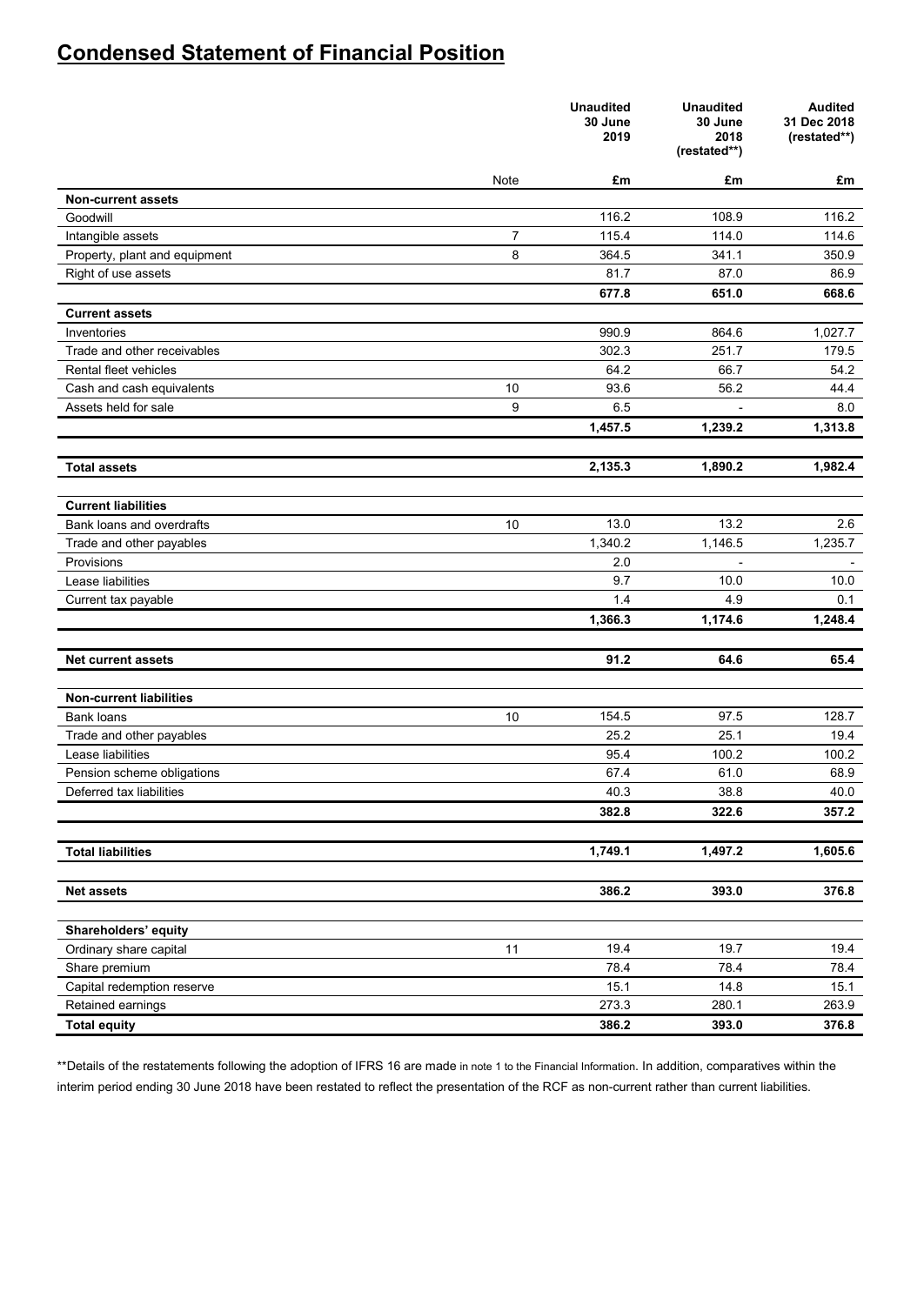# **Condensed Statement of Changes in Equity**

|                                                 | <b>Share</b><br>capital | Share<br>premium         | Capital<br>redemption    | Retained<br>earnings | <b>Total</b><br>equity |
|-------------------------------------------------|-------------------------|--------------------------|--------------------------|----------------------|------------------------|
| Period to 30 June 2019 (unaudited)              | £m                      | £m                       | reserve<br>£m            | £m                   | £m                     |
| As at 1 January 2019                            | 19.4                    | 78.4                     | 15.1                     | 263.9                | 376.8                  |
| Profit for the period                           |                         | ÷                        | ۰                        | 20.1                 | 20.1                   |
| Total other comprehensive income for the period | $\blacksquare$          |                          | $\overline{\phantom{0}}$ | (1.4)                | (1.4)                  |
| Share based compensation                        |                         |                          |                          | 0.8                  | 0.8                    |
| Dividends paid                                  | $\blacksquare$          | Ĭ.                       | $\overline{\phantom{a}}$ | (10.1)               | (10.1)                 |
| As at 30 June 2019                              | 19.4                    | 78.4                     | 15.1                     | 273.3                | 386.2                  |
|                                                 |                         |                          |                          |                      |                        |
| Period to 30 June 2018 (unaudited)              |                         |                          |                          |                      |                        |
| As at 1 January 2018                            | 19.9                    | 78.4                     | 14.6                     | 272.2                | 385.1                  |
| Effects of new accounting standards - IFRS 16   |                         |                          |                          | (18.9)               | (18.9)                 |
| As at 1 January 2018 (restated)                 | 19.9                    | 78.4                     | 14.6                     | 253.3                | 366.2                  |
| Profit for the period                           |                         |                          |                          | 34.9                 | 34.9                   |
| Total other comprehensive income for the period | $\overline{a}$          | $\overline{\phantom{a}}$ | $\overline{\phantom{a}}$ | 4.0                  | 4.0                    |
| Share based compensation                        |                         |                          |                          | 0.9                  | 0.9                    |
| Share buy-back                                  | (0.2)                   | $\blacksquare$           | 0.2                      | (3.2)                | (3.2)                  |
| Dividends paid                                  |                         |                          | $\blacksquare$           | (9.8)                | (9.8)                  |
| As at 30 June 2018 (restated)                   | 19.7                    | 78.4                     | 14.8                     | 280.1                | 393.0                  |
| Year to 31 December 2018 (audited)              |                         |                          |                          |                      |                        |
| As at 1 January 2018                            | 19.9                    | 78.4                     | 14.6                     | 272.2                | 385.1                  |
| Effects of new accounting standards - IFRS 16   |                         |                          |                          | (18.9)               | (18.9)                 |
| As 1 January 2018 (restated)                    | 19.9                    | 78.4                     | 14.6                     | 253.3                | 366.2                  |
| Profit for the year                             | $\blacksquare$          | $\overline{a}$           | L,                       | 39.8                 | 39.8                   |
| Total other comprehensive income for the year   | $\overline{a}$          |                          | $\overline{\phantom{a}}$ | (6.0)                | (6.0)                  |
| New shares issued                               | 0.0                     | 0.0                      | $\overline{\phantom{a}}$ |                      | 0.0                    |
| Share based compensation                        |                         | $\overline{\phantom{a}}$ | $\overline{a}$           | 1.7                  | 1.7                    |
| Share buy-back                                  | (0.5)                   | ÷,                       | 0.5                      | (9.3)                | (9.3)                  |
| Dividends paid                                  |                         | $\overline{a}$           | $\overline{a}$           | (15.6)               | (15.6)                 |
| As at 31 December 2018 (restated)               | 19.4                    | 78.4                     | 15.1                     | 263.9                | 376.8                  |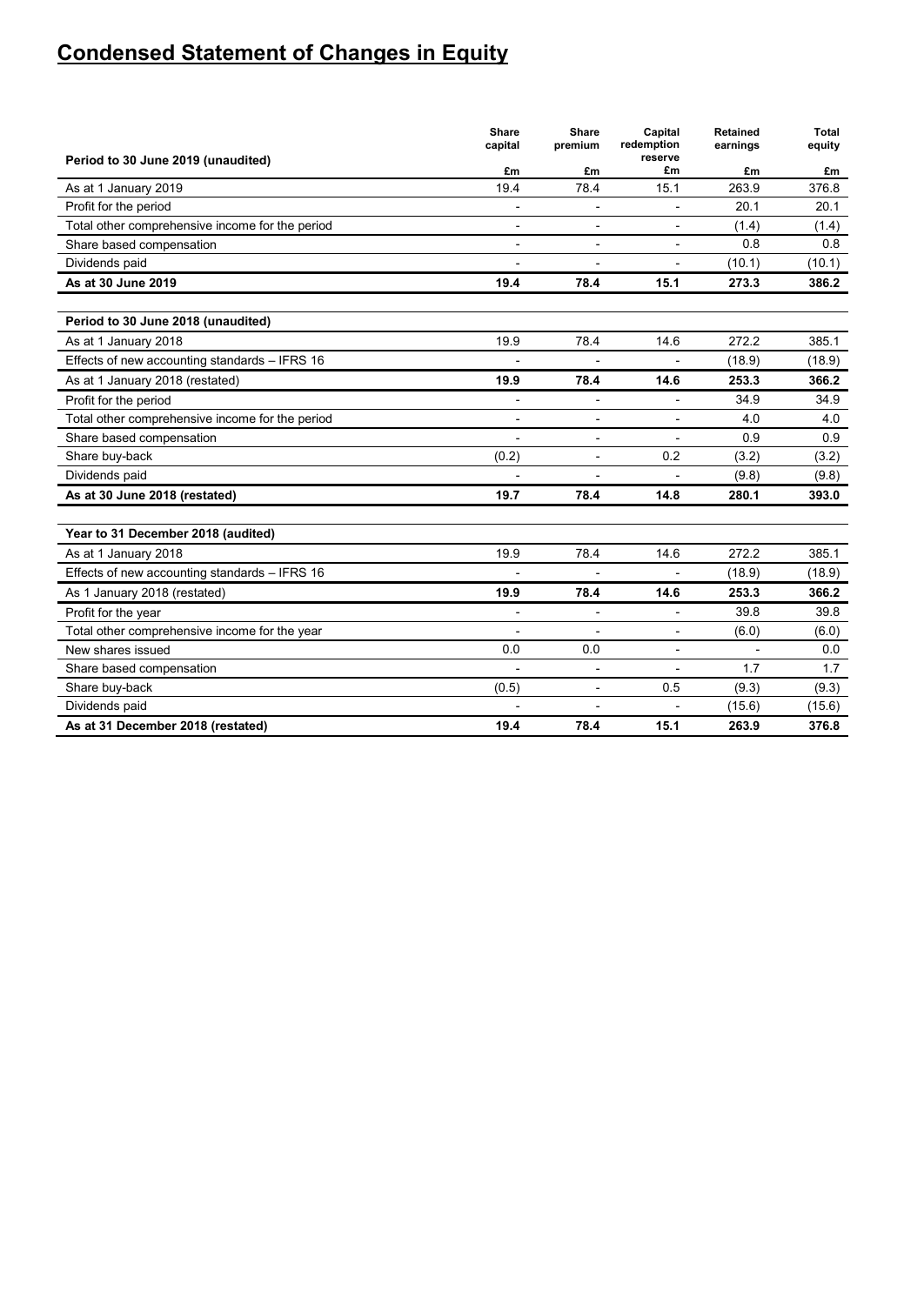## **Condensed Statement of Cash Flows**

|                                                            |                | <b>Unaudited</b><br><b>Six months</b><br>ended 30 June<br>2019 | <b>Unaudited</b><br><b>Six months</b><br>ended 30 June<br>2018<br>(restated**)<br>£m | Year ended<br>31 Dec 2018<br>(restated**) |
|------------------------------------------------------------|----------------|----------------------------------------------------------------|--------------------------------------------------------------------------------------|-------------------------------------------|
|                                                            | Note           | £m                                                             |                                                                                      | £m                                        |
| Cash flows from operating activities                       |                |                                                                |                                                                                      |                                           |
| Profit for the period/year                                 |                | 20.1                                                           | 34.9                                                                                 | 39.8                                      |
| Tax charge                                                 |                | 4.8                                                            | 6.4                                                                                  | 8.8                                       |
| Depreciation of property, plant and equipment              |                | 15.9                                                           | 15.3                                                                                 | 30.9                                      |
| Loss/(profit) on disposal of property, plant and equipment |                | 0.3                                                            | 4.1                                                                                  | (3.8)                                     |
| Amortisation of intangible assets                          | $\overline{7}$ | 3.3                                                            | 2.7                                                                                  | 5.6                                       |
| Share based compensation                                   |                | 0.8                                                            | 0.9                                                                                  | 1.7                                       |
| Interest income                                            |                | (0.1)                                                          |                                                                                      | (0.3)                                     |
| Interest payable                                           |                | 13.7                                                           | 12.7                                                                                 | 24.7                                      |
| Debt issue costs                                           |                | 0.2                                                            | 0.2                                                                                  | 0.5                                       |
| Difference between pension charge and cash contributions   |                | (2.9)                                                          | (1.6)                                                                                | (2.1)                                     |
| Movement in provisions                                     |                | 2.0                                                            |                                                                                      |                                           |
| Changes in inventories                                     |                | 36.8                                                           | 119.5                                                                                | 1.4                                       |
| Changes in receivables                                     |                | (127.2)                                                        | (24.8)                                                                               | 48.9                                      |
| Changes in payables                                        |                | 111.3                                                          | (107.2)                                                                              | (60.4)                                    |
| Cash generated from operations                             |                | 79.0                                                           | 63.1                                                                                 | 95.7                                      |
| Purchase of rental fleet vehicles                          |                | (51.5)                                                         | (52.7)                                                                               | (89.4)                                    |
| Proceeds from sale of rental fleet vehicles                |                | 38.7                                                           | 52.6                                                                                 | 90.3                                      |
| Interest paid                                              |                | (13.9)                                                         | (12.9)                                                                               | (24.7)                                    |
| Interest received                                          |                | 0.1                                                            | Ĭ.                                                                                   | 0.3                                       |
| Tax paid                                                   |                | (3.2)                                                          | (0.4)                                                                                | (7.1)                                     |
| Net cash inflow from operating activities                  |                | 49.2                                                           | 49.7                                                                                 | 65.1                                      |
| Cash flows from investing activities                       |                |                                                                |                                                                                      |                                           |
| Purchase of property, plant and equipment                  | 8              | (21.7)                                                         | (14.0)                                                                               | (25.7)                                    |
| Purchase of intangibles                                    | $\overline{7}$ | (1.8)                                                          | (4.4)                                                                                | (7.9)                                     |
| Purchase of subsidiaries net of cash received              |                |                                                                |                                                                                      | (13.7)                                    |
| Proceeds from disposal of property, plant and equipment    |                | 3.4                                                            | 29.7                                                                                 | 35.1                                      |
| Net cash (outflow)/inflow from investing activities        |                | (20.1)                                                         | 11.3                                                                                 | (12.2)                                    |
| Cash flows from financing activities                       |                |                                                                |                                                                                      |                                           |
| Proceeds from issue of ordinary shares                     |                | $\blacksquare$                                                 | $\overline{a}$                                                                       | 0.0                                       |
| Redemption of ordinary shares                              |                |                                                                | (3.2)                                                                                | (9.3)                                     |
| Repayment of loans                                         | 10             | (0.5)                                                          | (6.1)                                                                                | (14.6)                                    |
| Draw down on RCF                                           | 10             | 117.0                                                          | 32.0                                                                                 | 135.3                                     |
| Repayment on RCF                                           | 10             | (90.0)                                                         | (52.0)                                                                               | (134.1)                                   |
| Repayment of lease liabilities                             | 10             | (6.0)                                                          | (4.7)                                                                                | (10.2)                                    |
| Dividends paid                                             | 5              | (10.1)                                                         | (9.8)                                                                                | (15.6)                                    |
| Net cash inflow/(outflow) from financing activities        |                | 10.4                                                           | (43.8)                                                                               | (48.5)                                    |
| Increase in cash and cash equivalents                      |                | 39.5                                                           | 17.2                                                                                 | 4.4                                       |
| Cash and cash equivalents at 1 January                     |                | 43.3                                                           | 38.9                                                                                 | 38.9                                      |
| Cash and cash equivalents at 30 June/31 December           |                | 82.8                                                           | 56.1                                                                                 | 43.3                                      |
| Analysis of cash and cash equivalents                      |                |                                                                |                                                                                      |                                           |
| Cash and cash equivalents                                  | 10             | 93.6                                                           | 56.2                                                                                 | 44.4                                      |
| Bank overdraft                                             | 10             | (10.8)                                                         | (0.1)                                                                                | (1.1)                                     |
| Cash and cash equivalents at 30 June/31 December           |                | 82.8                                                           | 56.1                                                                                 | 43.3                                      |

\*Details of the restatement following the adoption of IFRS 16 are made in note 1 to the Financial Information. In addition, comparatives within the interim period ending 30 June 2018 have been restated to reflect the presentation of the RCF as non-current rather than current liabilities.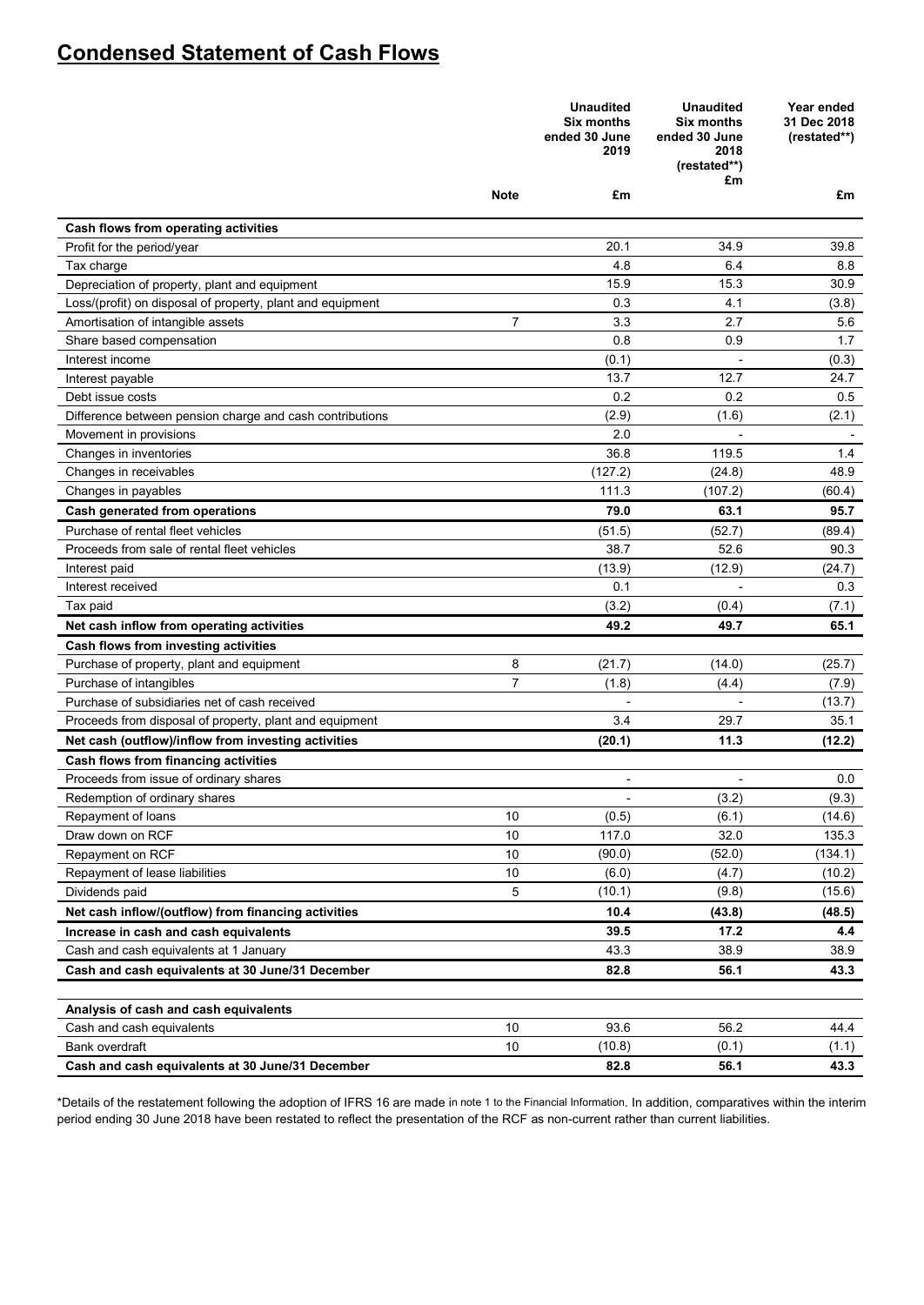## **1. General information**

Lookers plc is a public limited company incorporated in the United Kingdom under the Companies Act 2006, with registered number 111876 in England and Wales and a registered office of Lookers House, 3 Etchells Road, West Timperley, Altrincham, WA14 5XS.

The financial information for the six months ended 30 June 2019 and 30 June 2018 is unaudited. The financial information for the year ending 31 December 2018 has been based on the audited financial statements for that year.

The information for the year ended 31 December 2018 and the Interim Report for the period ended 30 June 2019 does not constitute statutory accounts as defined in section 434 of the Companies Act 2006. A copy of the statutory accounts for that year has been delivered to the Registrar of Companies and was filed on 15 July 2019. The auditor's report on those accounts was not qualified, did not include a reference to any matters to which the auditor drew attention by way of emphasis without qualifying the report and did not contain statements under section 498 (2) or (3) of the Companies Act 2006.

## **Accounting policies**

The annual financial statements of Lookers plc are prepared in accordance with IFRSs as adopted by the European Union. The set of condensed financial statements included in this Interim Report has been prepared in accordance with International Accounting Standards 34 'Interim Financial Reporting', as adopted by the European Union. Save for the implementation of IFRS 16 'Leases' which is discussed further below, the same accounting policies, presentation and methods of computation are followed in the Interim Report as applied in the Group's latest annual audited financial statements.

## **Going concern**

This financial information has been prepared on a going concern basis which the Directors believe to be appropriate. This conclusion is based on, amongst other matters, a review of the Group's financial projections together with a review of the cash and committed borrowing facilities available to the Group. At 30 June 2019 the banking facilities included a revolving credit facility of up to £250.0m, with a further £50.0m available for future acquisitions. These facilities are not due for renewal until March 2022. At 30 June 2019 the Group had Net debt of £73.9m.

### **Alternative Performance Measures**

The Group uses a number of Alternative Performance Measures (APMs) which are non-IFRS measures in order to monitor the performance of its operations. The Group makes certain adjustments to statutory profit measures in order to derive many of these APM's. The Group's policy is to exclude items that are considered to be significant in nature and/or quantum. The Group believes these APM's provide useful historical financial information to assist investors and other stakeholders to evaluate the performance of the business and are measures commonly used by certain investors for evaluating the performance of the Group.

The key APM's used by the group include like for like sales, gross profit margin, underlying operating profit, underlying profit before tax and net debt. Each of the APM's and others used by the Group are set out in the Glossary including explanations of how they are calculated and how they can be reconciled to a statutory measure where relevant.

## **IFRS 16**

The Group has applied IFRS 16 for the first time in the Period. IFRS 16 introduces new or amended requirements with respect to lease accounting. It introduces significant changes to the lessee accounting by removing the distinction between operating and finance leases and requiring the recognition of a right-of-use asset and a lease liability at the lease commencement for all leases, except for short-term leases and leases of low value assets.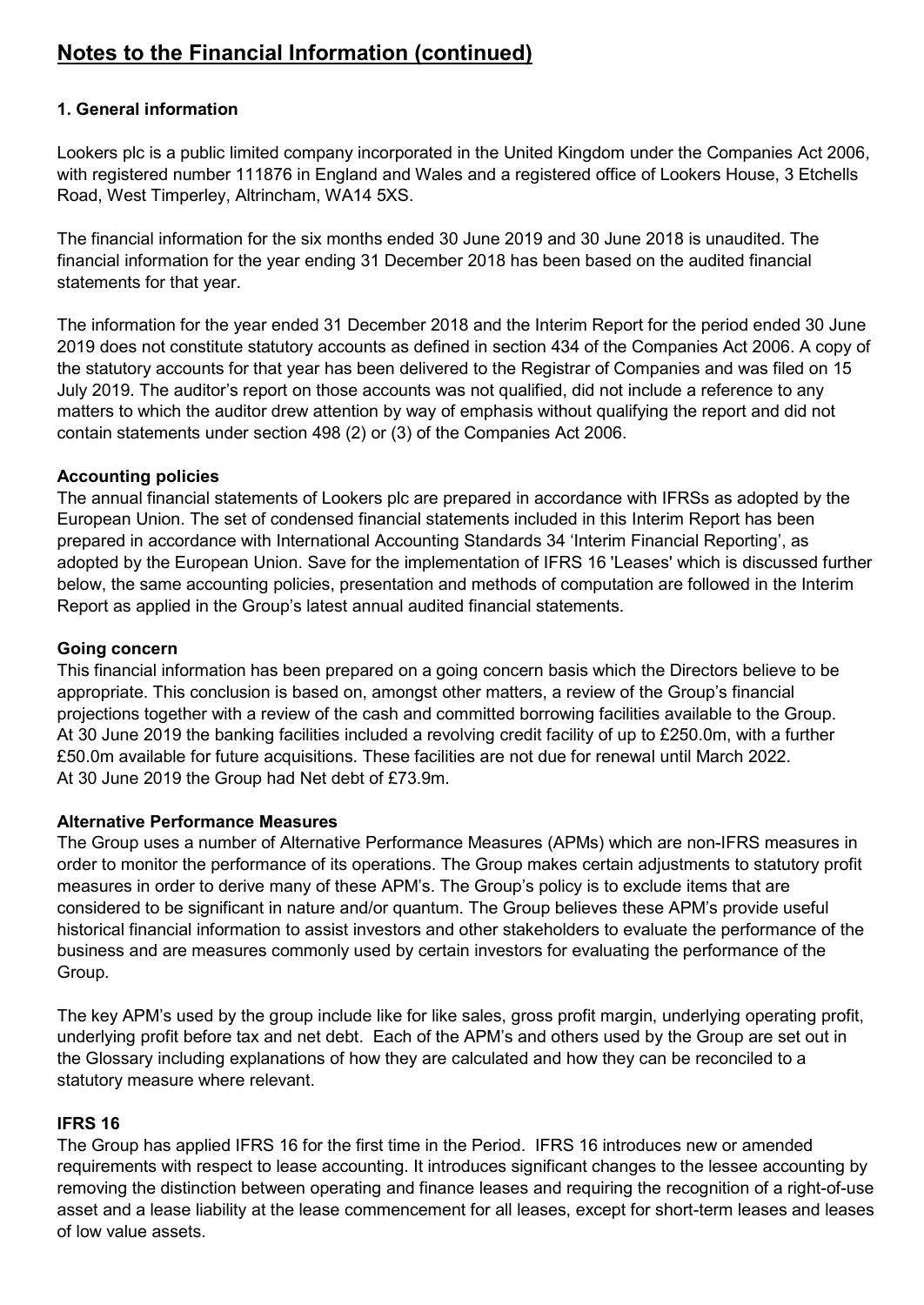The Group has elected to apply the full retrospective implementation approach with restatement of the comparative information. The date of initial application is 1 January 2017. IFRS 16 changes how the Group accounts for leases previously classified as operating leases under IAS 17, which were off-balance-sheet. Applying IFRS 16, for all leases (except as noted below), the Group:

- a) recognises right-of-use assets and lease liabilities in the Statement of Financial Position, initially measured at the present value of future lease payments;
- b) recognises depreciation of right-of-use assets and interest on lease liabilities in the Statement of Total Comprehensive Income; and
- c) separates the total amount of cash paid into a principal portion (presented within financing activities) and interest (presented within operating activities) in the Statement of Cash Flows.

Lease incentives (e.g. free rent period) are recognised as part of the measurement of the right-of-use assets and lease liabilities whereas under IAS 17 they resulted in the recognition of a lease incentive liability, amortised as a reduction of rental expense on a straight-line basis. Under IFRS 16, right-of-use assets are tested for impairment in accordance with IAS 36 Impairment of Assets. This replaces the previous requirement to recognise a provision for onerous lease contracts. For short-term leases (lease term of 12 months or less) and leases of low-value assets (such as personal computers and office furniture), the Group has opted to recognise a lease expense on a straight-line basis as permitted by IFRS 16. This expense is presented within net operating expenses in the Statement of Total Comprehensive Income.

The Group assesses whether a contract is or contains a lease, at inception of a contract. The Group recognises a right-of-use asset and a corresponding lease liability with respect to all lease agreements in which it is the lessee, except for short-term leases (defined as leases with a lease term of 12 months or less) and leases of low value assets. For these leases, the Group recognises the lease payments as an operating expense on a straight-line basis over the term of the lease unless another systematic basis is more representative of the time pattern in which economic benefits from the leased asset are consumed.

The lease liability is initially measured at the present value of the lease payments that are not paid at the commencement date, discounted by using the rate implicit in the lease. If this rate cannot be readily determined, the Group uses its incremental borrowing rate. The weighted average incremental borrowing rate applied to lease liabilities is 5.40%.

Lease payments included in the measurement of the lease liability comprise:

- fixed lease payments (including in-substance fixed payments), less any lease incentives;
- variable lease payments that depend on an index or rate, initially measured using the index or rate at the commencement date;
- the amount expected to be payable by the lessee under residual value guarantees;
- the exercise price of purchase options, if the lessee is reasonably certain to exercise the options; and
- payments of penalties for terminating the lease, if the lease term reflects the exercise of an option to terminate the lease.

The lease liability is presented as a separate line in the Statement of Financial Position. The lease liability is subsequently measured by increasing the carrying amount to reflect interest on the lease liability (using the effective interest method) and by reducing the carrying amount to reflect the lease payments made.

The Group remeasures the lease liability (and makes a corresponding adjustment to the related right-of-use asset) whenever:

- the lease term has changed or there is a change in the assessment of exercise of a purchase option, in which case the lease liability is remeasured by discounting the revised lease payments using a revised discount rate.
- the lease payments change due to changes in an index or rate or a change in expected payment under a guaranteed residual value, in which cases the lease liability is remeasured by discounting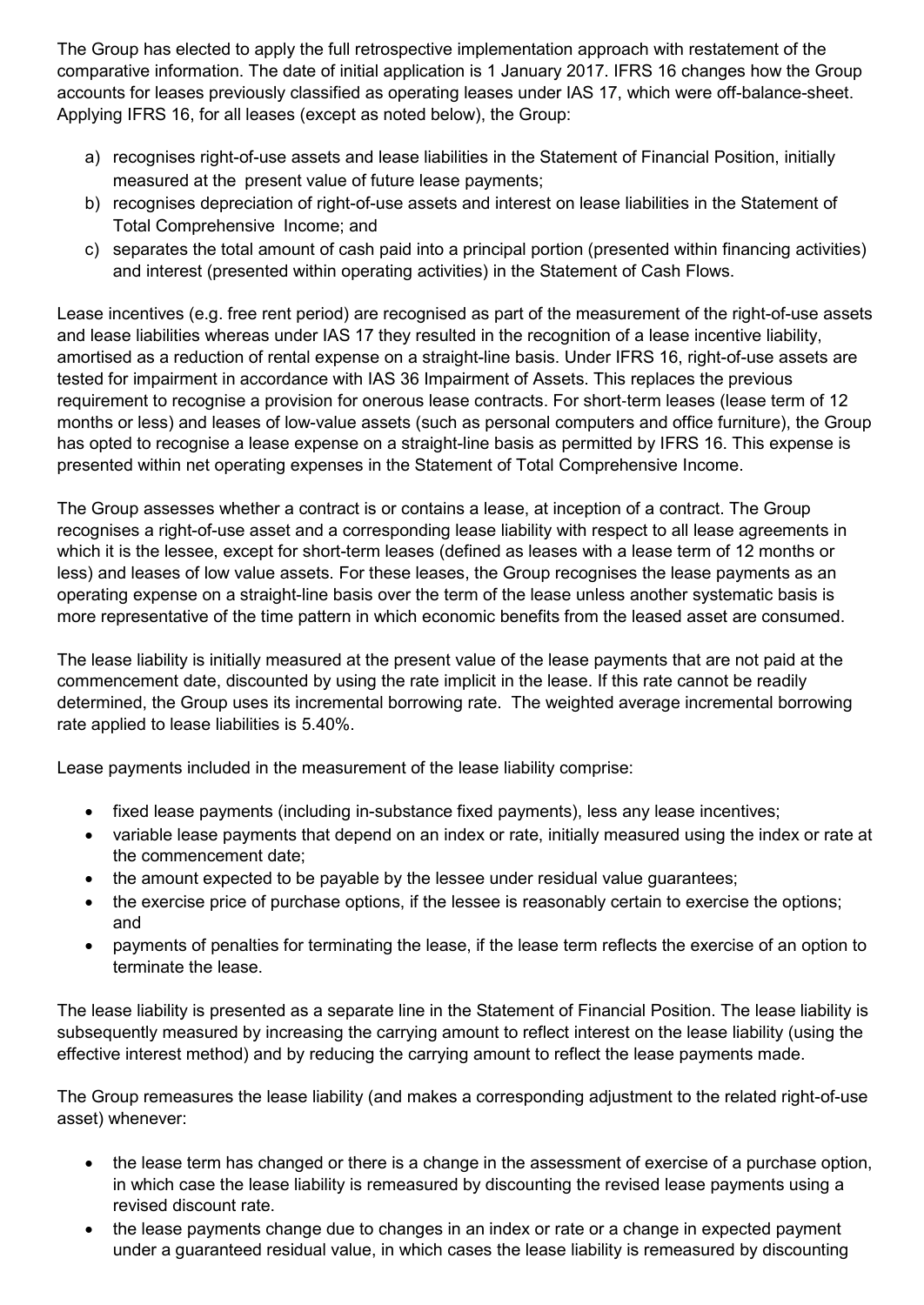the revised lease payments using the initial discount rate (unless the lease payments change is due to a change in a floating interest rate, in which case a revised discount rate is used).

• a lease contract is modified and the lease modification is not accounted for as a separate lease, in which case the lease liability is remeasured by discounting the revised lease payments using a revised discount rate.

The Group did not make any such adjustments during the periods presented.

The right-of-use assets comprise the initial measurement of the corresponding lease liability, lease payments made at or before the commencement day and any initial direct costs. They are subsequently measured at cost less accumulated depreciation and impairment losses.

Whenever the Group incurs an obligation for costs to dismantle and remove a leased asset, restore the site on which it is located or restore the underlying asset to the condition required by the terms and conditions of the lease, a provision is recognised and measured under IAS 37. The costs are included in the related rightof-use asset, unless those costs are incurred to produce inventories.

Right-of-use assets are depreciated over the shorter period of lease term and useful life of the underlying asset. If a lease transfers ownership of the underlying asset or the cost of the right-of-use asset reflects that the Group expects to exercise a purchase option, the related right-of-use asset is depreciated over the useful life of the underlying asset. The depreciation starts at the commencement date of the lease. The right-of-use assets are presented as a separate line in the Statement of Financial Position. The Group applies IAS 36 Impairment of Assets to determine whether a right-of-use asset is impaired and accounts for any identified impairment loss.

A reconciliation of total operating lease commitments to the IFRS 16 lease liability at 1 January 2019 is as follows:

| Operating lease commitments disclosed at 31 December 2018              | 172.6  |
|------------------------------------------------------------------------|--------|
| Less: discount effect using incremental borrowing rate                 | (60.7) |
| Less: short term leases recognised on a straight-line basis as expense | (0.7)  |
| Less: low value leases recognised on a straight-line basis as expense  | (1.0)  |
| Lease liability recognised at 1 January 2019                           | 110.2  |
| Of which are:                                                          |        |
| Current lease liabilities                                              | 10.0   |
| Non-current lease liabilities                                          | 100.2  |
|                                                                        | 110.2  |

In addition to the recognition of right-of-use assets, lease liabilities and adjustments to net operating expenses for operating lease costs and depreciation coupled with adjustments to finance expenses, the gains on property disposals arising from sale and leaseback transactions have been remeasured under the new standard. The following reconciliations detail the impact of the adoption of IFRS 16 on the previously reported Statement of Total Comprehensive Income, the Statement of Financial Position and the Statement of Cash Flows for the period ending 30 June 2018 and year ending 31 December 2018.

**£m**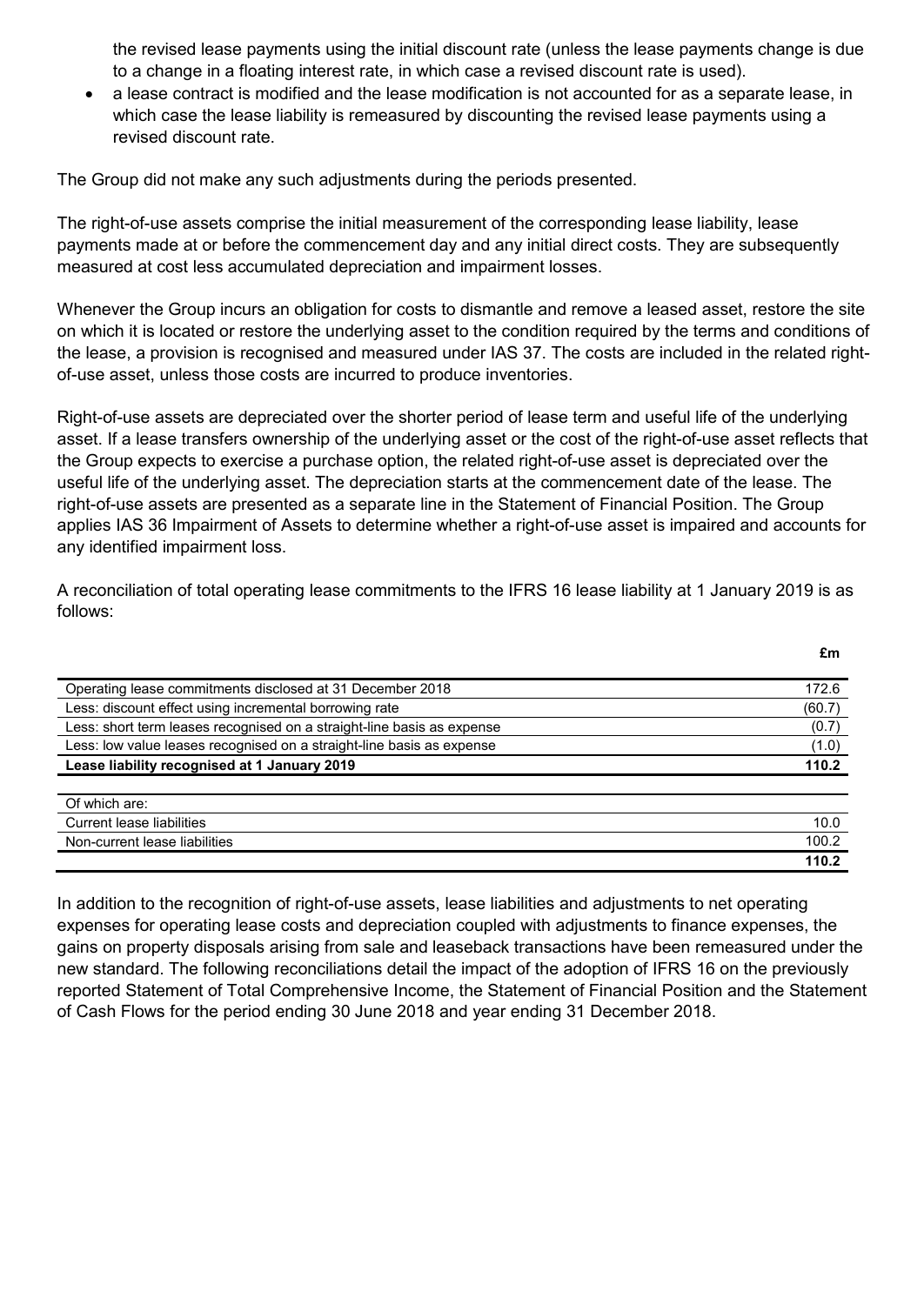|                                                           | <b>Unaudited six</b><br>months ended<br>30 June 2018* | Impact of<br><b>IFRS 16</b> | <b>Unaudited six</b><br>months ended<br>30 June 2018<br>(restated) |
|-----------------------------------------------------------|-------------------------------------------------------|-----------------------------|--------------------------------------------------------------------|
| Period to 30 June 2018                                    | £m                                                    | £m                          | £m                                                                 |
| Revenue                                                   | 2,576.5                                               |                             | 2,576.5                                                            |
| Cost of sales                                             | (2,306.0)                                             |                             | (2,306.0)                                                          |
| <b>Gross profit</b>                                       | 270.5                                                 | $\blacksquare$              | 270.5                                                              |
| Net operating expenses                                    | (221.3)                                               | 2.9                         | (218.4)                                                            |
| Gain on property disposals                                | 7.6                                                   | (4.3)                       | 3.3                                                                |
| <b>Operating profit</b>                                   | 56.8                                                  | (1.4)                       | 55.4                                                               |
| <b>Underlying operating profit</b>                        | 50.1                                                  | 2.9                         | 53.0                                                               |
| Non-underlying items                                      | 6.7                                                   | (4.3)                       | 2.4                                                                |
| Net interest                                              | (9.7)                                                 | (3.0)                       | (12.7)                                                             |
| Net interest on pension scheme obligations                | (1.2)                                                 | -                           | (1.2)                                                              |
| Debt issue costs                                          | (0.2)                                                 | $\overline{a}$              | (0.2)                                                              |
| <b>Profit before taxation</b>                             | 45.7                                                  | (4.4)                       | 41.3                                                               |
| Underlying profit before tax                              | 40.4                                                  | (0.1)                       | 40.3                                                               |
| Non-underlying items                                      | 5.3                                                   | (4.3)                       | 1.0                                                                |
| Tax charge                                                | (7.2)                                                 | 0.8                         | (6.4)                                                              |
| Profit for the period/year                                | 38.5                                                  | (3.6)                       | 34.9                                                               |
| Actuarial (losses)/gains on pension scheme obligation     | 4.0                                                   | $\overline{a}$              | 4.0                                                                |
| Deferred tax on pension scheme obligations                |                                                       |                             |                                                                    |
| Total other comprehensive income for the year period/year | 4.0                                                   |                             | 4.0                                                                |
|                                                           |                                                       |                             |                                                                    |
| Total comprehensive income for the period/year            | 42.5                                                  | (3.6)                       | 38.9                                                               |
| Attributable to:                                          |                                                       |                             |                                                                    |
| Shareholders of the company                               | 42.5                                                  | (3.6)                       | 38.9                                                               |
| Earnings per share:                                       |                                                       |                             |                                                                    |
| Basic earnings per share                                  | 9.71p                                                 |                             | 8.80p                                                              |
|                                                           | 9.35p                                                 |                             | 8.48p                                                              |
| Diluted earnings per share                                |                                                       |                             |                                                                    |

\*Amortisation of intangible assets have been restated to be included in the underlying financial performance.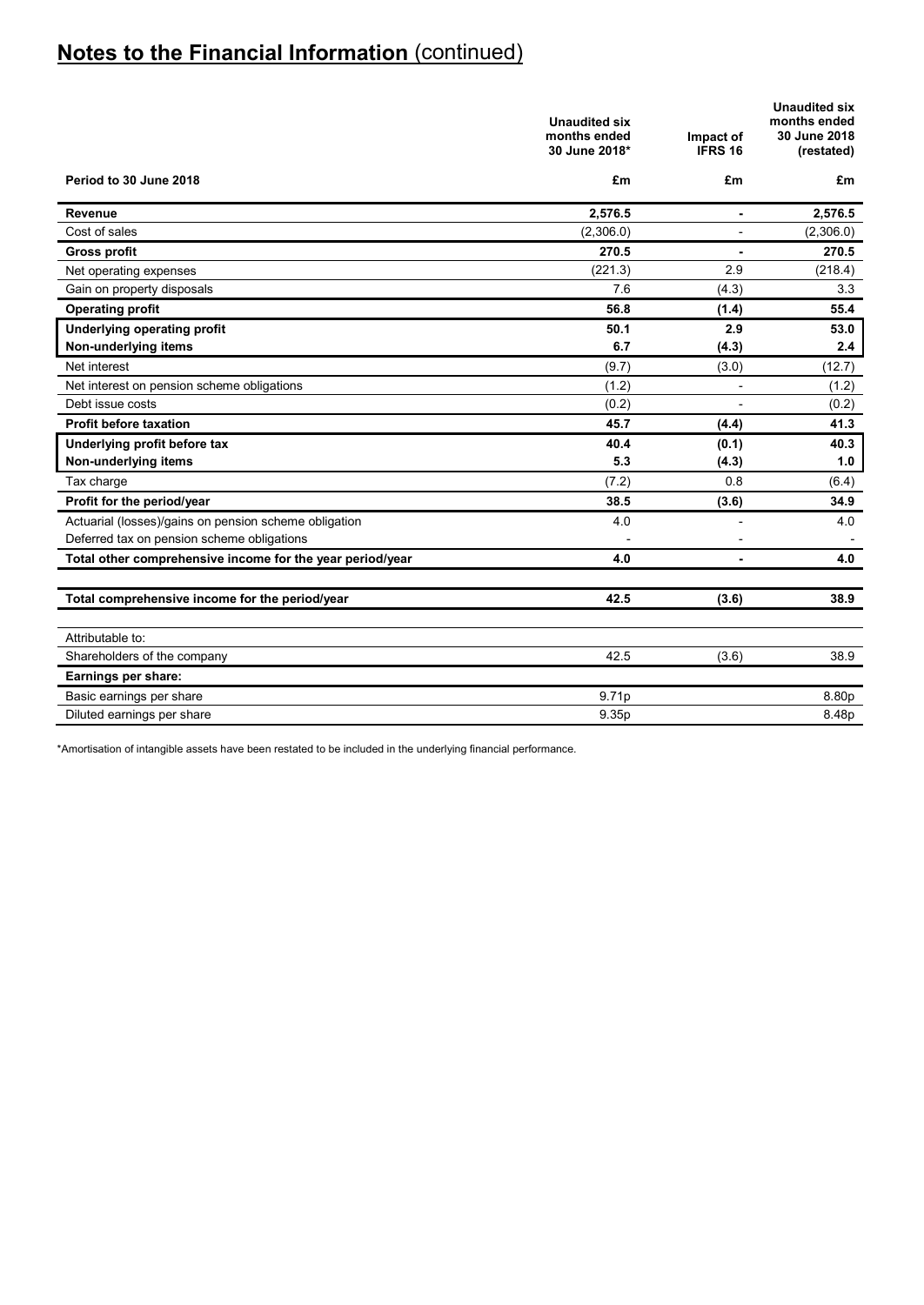|                                                           | <b>Audited</b><br>year ended<br>31 Dec 2018 | Impact of<br>IFRS 16 | Year ended<br>31 Dec 2018<br>(restated) |
|-----------------------------------------------------------|---------------------------------------------|----------------------|-----------------------------------------|
| Year to 31 December 2018                                  | £m                                          | £m                   | £m                                      |
| Revenue                                                   | 4,879.5                                     | ä,                   | 4,879.5                                 |
| Cost of sales                                             | (4,364.0)                                   |                      | (4,364.0)                               |
| <b>Gross profit</b>                                       | 515.5                                       |                      | 515.5                                   |
| Net operating expenses                                    | (449.6)                                     | 6.0                  | (443.6)                                 |
| Gain on property disposals                                | 7.7                                         | (4.4)                | 3.3                                     |
| <b>Operating profit</b>                                   | 73.6                                        | 1.6                  | 75.2                                    |
| <b>Underlying operating profit</b>                        | 72.3                                        | 6.0                  | 78.3                                    |
| Non-underlying items                                      | 1.3                                         | (4.4)                | (3.1)                                   |
| Net interest                                              | (18.3)                                      | (6.1)                | (24.4)                                  |
| Net interest on pension scheme obligations                | (1.7)                                       |                      | (1.7)                                   |
| Debt issue costs                                          | (0.5)                                       |                      | (0.5)                                   |
| <b>Profit before taxation</b>                             | 53.1                                        | (4.5)                | 48.6                                    |
| Underlying profit before tax                              | 54.0                                        | (0.1)                | 53.9                                    |
| Non-underlying items                                      | (0.9)                                       | (4.4)                | (5.3)                                   |
| Tax charge                                                | (9.6)                                       | 0.8                  | (8.8)                                   |
| Profit for the period/year                                | 43.5                                        | (3.7)                | 39.8                                    |
| Actuarial (losses)/gains on pension scheme obligation     | (7.2)                                       |                      | (7.2)                                   |
| Deferred tax on pension scheme obligations                | 1.2                                         |                      | 1.2                                     |
| Total other comprehensive income for the year period/year | (6.0)                                       | ۰                    | (6.0)                                   |
|                                                           |                                             |                      |                                         |
| Total comprehensive income for the period/year            | 37.5                                        | (3.7)                | 33.8                                    |
|                                                           |                                             |                      |                                         |
| Attributable to:                                          |                                             |                      |                                         |
| Shareholders of the company                               | 37.5                                        | (3.7)                | 33.8                                    |
| Earnings per share:                                       |                                             |                      |                                         |
| Basic earnings per share                                  | 11.07p                                      |                      | 10.12p                                  |
| Diluted earnings per share                                | 10.59p                                      |                      | 9.67p                                   |

\*Amortisation of intangible assets have been restated to be included in the underlying financial performance.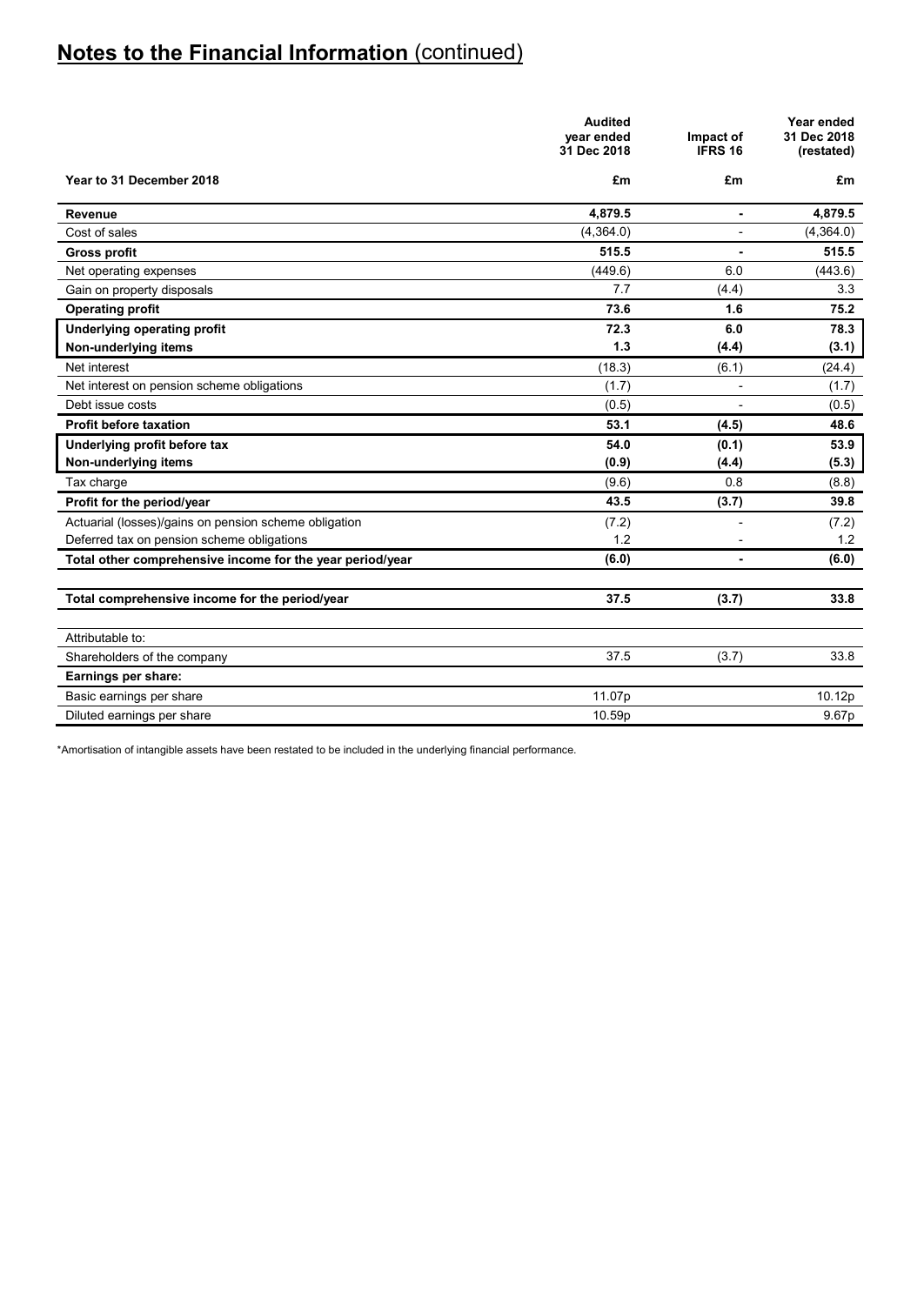|                                                        | <b>Unaudited</b><br>30 June<br>2018<br>(restated*) | Impact of<br><b>IFRS 16</b> | <b>Unaudited</b><br>30 June 2018<br>(restated) |
|--------------------------------------------------------|----------------------------------------------------|-----------------------------|------------------------------------------------|
| <b>Statement of Financial Position at 30 June 2018</b> | £m                                                 | £m                          | £m                                             |
| <b>Non-current assets</b>                              |                                                    |                             |                                                |
| Goodwill                                               | 108.9                                              | $\overline{\phantom{a}}$    | 108.9                                          |
| Intangible assets                                      | 114.0                                              | $\overline{\phantom{a}}$    | 114.0                                          |
| Property, plant and equipment                          | 341.1                                              | $\blacksquare$              | 341.1                                          |
| Right of use assets                                    |                                                    | 87.0                        | 87.0                                           |
|                                                        | 564.0                                              | 87.0                        | 651.0                                          |
| <b>Current assets</b>                                  |                                                    |                             |                                                |
| Inventories                                            | 864.6                                              | $\overline{\phantom{a}}$    | 864.6                                          |
| Trade and other receivables                            | 251.7                                              | $\overline{\phantom{a}}$    | 251.7                                          |
| Rental fleet vehicles                                  | 66.7                                               | $\overline{\phantom{a}}$    | 66.7                                           |
| Cash and cash equivalents                              | 56.2                                               | $\overline{\phantom{a}}$    | 56.2                                           |
| Assets held for sale                                   |                                                    | $\overline{\phantom{a}}$    |                                                |
|                                                        | 1,239.2                                            | ٠                           | 1,239.2                                        |
|                                                        |                                                    |                             |                                                |
| <b>Total assets</b>                                    | 1,803.2                                            | 87.0                        | 1,890.2                                        |
|                                                        |                                                    |                             |                                                |
| <b>Current liabilities</b>                             |                                                    |                             |                                                |
| Bank loans and overdrafts                              | 13.2                                               | $\overline{\phantom{a}}$    | 13.2                                           |
| Trade and other payables<br>Lease liabilities          | 1,146.5                                            | 10.0                        | 1,146.5<br>10.0                                |
|                                                        | 5.7                                                | (0.8)                       | 4.9                                            |
| Current tax payable                                    | 1,165.4                                            | 9.2                         | 1,174.6                                        |
|                                                        |                                                    |                             |                                                |
| <b>Net current assets</b>                              | 73.8                                               | (9.2)                       | 64.6                                           |
|                                                        |                                                    |                             |                                                |
| <b>Non-current liabilities</b><br><b>Bank loans</b>    | 97.5                                               |                             | 97.5                                           |
| Trade and other payables                               | 25.1                                               | $\overline{\phantom{a}}$    | 25.1                                           |
| Lease liabilities                                      |                                                    | 100.2                       | 100.2                                          |
| Pension scheme obligations                             | 61.0                                               |                             | 61.0                                           |
| Deferred tax liabilities                               | 38.8                                               |                             | 38.8                                           |
|                                                        | 222.4                                              | 100.2                       | 322.6                                          |
|                                                        |                                                    |                             |                                                |
| <b>Total liabilities</b>                               | 1,387.8                                            | 109.4                       | 1,497.2                                        |
|                                                        |                                                    |                             |                                                |
| <b>Net assets</b>                                      | 415.4                                              | (22.4)                      | 393.0                                          |
| Shareholders' equity                                   |                                                    |                             |                                                |
| Ordinary share capital                                 | 19.7                                               | $\overline{\phantom{a}}$    | 19.7                                           |
| Share premium                                          | 78.4                                               | $\overline{\phantom{a}}$    | 78.4                                           |
| Capital redemption reserve                             | 14.8                                               | $\blacksquare$              | 14.8                                           |
| Retained earnings                                      | 302.5                                              | (22.4)                      | 280.1                                          |
|                                                        |                                                    |                             |                                                |
| <b>Total equity</b>                                    | 415.4                                              | (22.4)                      | 393.0                                          |

\*The comparatives within the interim period ending 30 June 2018 have been restated to reflect the presentation of the RCF as non-current rather than current liabilities.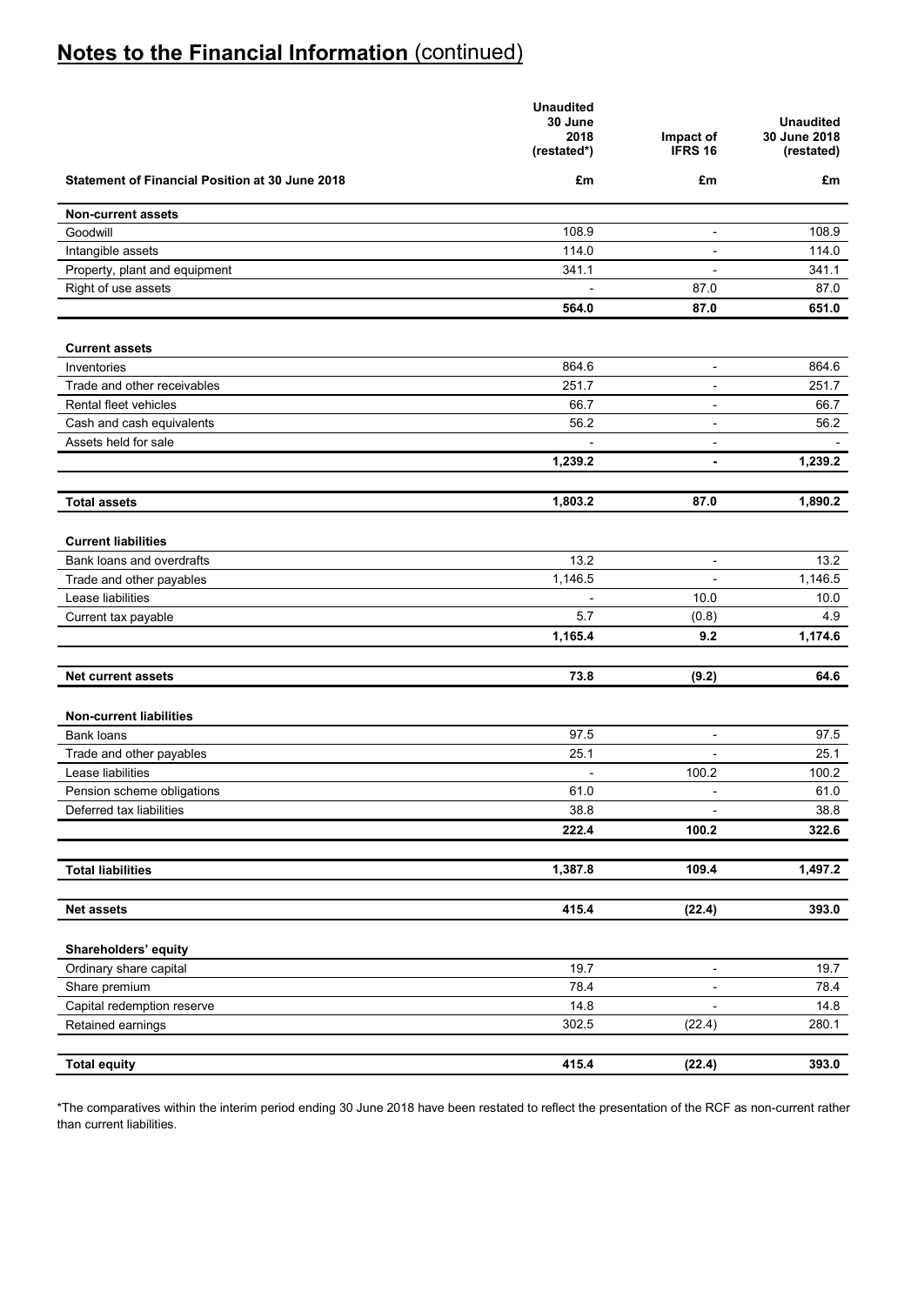|                                                            | <b>Audited</b><br>31 Dec 2018 | Impact of<br><b>IFRS 16</b> | <b>Audited</b><br>31 Dec 2018<br>(restated) |
|------------------------------------------------------------|-------------------------------|-----------------------------|---------------------------------------------|
| <b>Statement of Financial Position at 31 December 2018</b> | £m                            | £m                          | £m                                          |
| <b>Non-current assets</b>                                  |                               |                             |                                             |
| Goodwill                                                   | 116.2                         | $\blacksquare$              | 116.2                                       |
| Intangible assets                                          | 114.6                         | $\blacksquare$              | 114.6                                       |
| Property, plant and equipment                              | 350.9                         | $\overline{\phantom{a}}$    | 350.9                                       |
| Right of use assets                                        |                               | 86.9                        | 86.9                                        |
|                                                            | 581.7                         | 86.9                        | 668.6                                       |
| <b>Current assets</b>                                      |                               |                             |                                             |
| Inventories                                                | 1,027.7                       | $\overline{\phantom{a}}$    | 1,027.7                                     |
| Trade and other receivables                                | 179.5                         | $\overline{\phantom{a}}$    | 179.5                                       |
| Rental fleet vehicles                                      | 54.2                          | $\overline{\phantom{a}}$    | 54.2                                        |
| Cash and cash equivalents                                  | 44.4                          | $\overline{\phantom{a}}$    | 44.4                                        |
| Assets held for sale                                       | 8.0                           | $\overline{\phantom{a}}$    | 8.0                                         |
|                                                            | 1,313.8                       | $\blacksquare$              | 1,313.8                                     |
| <b>Total assets</b>                                        | 1,895.5                       | 86.9                        | 1,982.4                                     |
| <b>Current liabilities</b>                                 |                               |                             |                                             |
| Bank loans and overdrafts                                  | 2.6                           | $\overline{\phantom{a}}$    | 2.6                                         |
| Trade and other payables                                   | 1,235.7                       |                             | 1,235.7                                     |
| Lease liabilities                                          |                               | 10.0                        | 10.0                                        |
| <b>Current tax liabilities</b>                             | 0.9                           | (0.8)                       | 0.1                                         |
|                                                            | 1,239.2                       | 9.2                         | 1,248.4                                     |
|                                                            |                               |                             |                                             |
| <b>Net current assets</b>                                  | 74.6                          | (9.2)                       | 65.4                                        |
| <b>Non-current liabilities</b>                             |                               |                             |                                             |
| Bank loans                                                 | 128.7                         | $\blacksquare$              | 128.7                                       |
| Trade and other payables                                   | 19.4                          | $\overline{a}$              | 19.4                                        |
| Lease liabilities                                          | $\overline{\phantom{a}}$      | 100.2                       | 100.2                                       |
| Pension scheme obligations                                 | 68.9                          | $\blacksquare$              | 68.9                                        |
| Deferred tax liabilities                                   | 40.0                          | $\overline{\phantom{a}}$    | 40.0                                        |
|                                                            | 257.0                         | 100.2                       | 357.2                                       |
| <b>Total liabilities</b>                                   | 1,496.2                       | 109.4                       | 1,605.6                                     |
|                                                            |                               |                             |                                             |
| <b>Net assets</b>                                          | 399.3                         | (22.5)                      | 376.8                                       |
| Shareholders' equity                                       |                               |                             |                                             |
| Ordinary share capital                                     | 19.4                          | $\overline{\phantom{a}}$    | 19.4                                        |
| Share premium                                              | 78.4                          | $\overline{\phantom{a}}$    | 78.4                                        |
| Capital redemption reserve                                 | 15.1                          | $\overline{\phantom{a}}$    | 15.1                                        |
| Retained earnings                                          | 286.4                         | (22.5)                      | 263.9                                       |
| <b>Total equity</b>                                        | 399.3                         | (22.5)                      | 376.8                                       |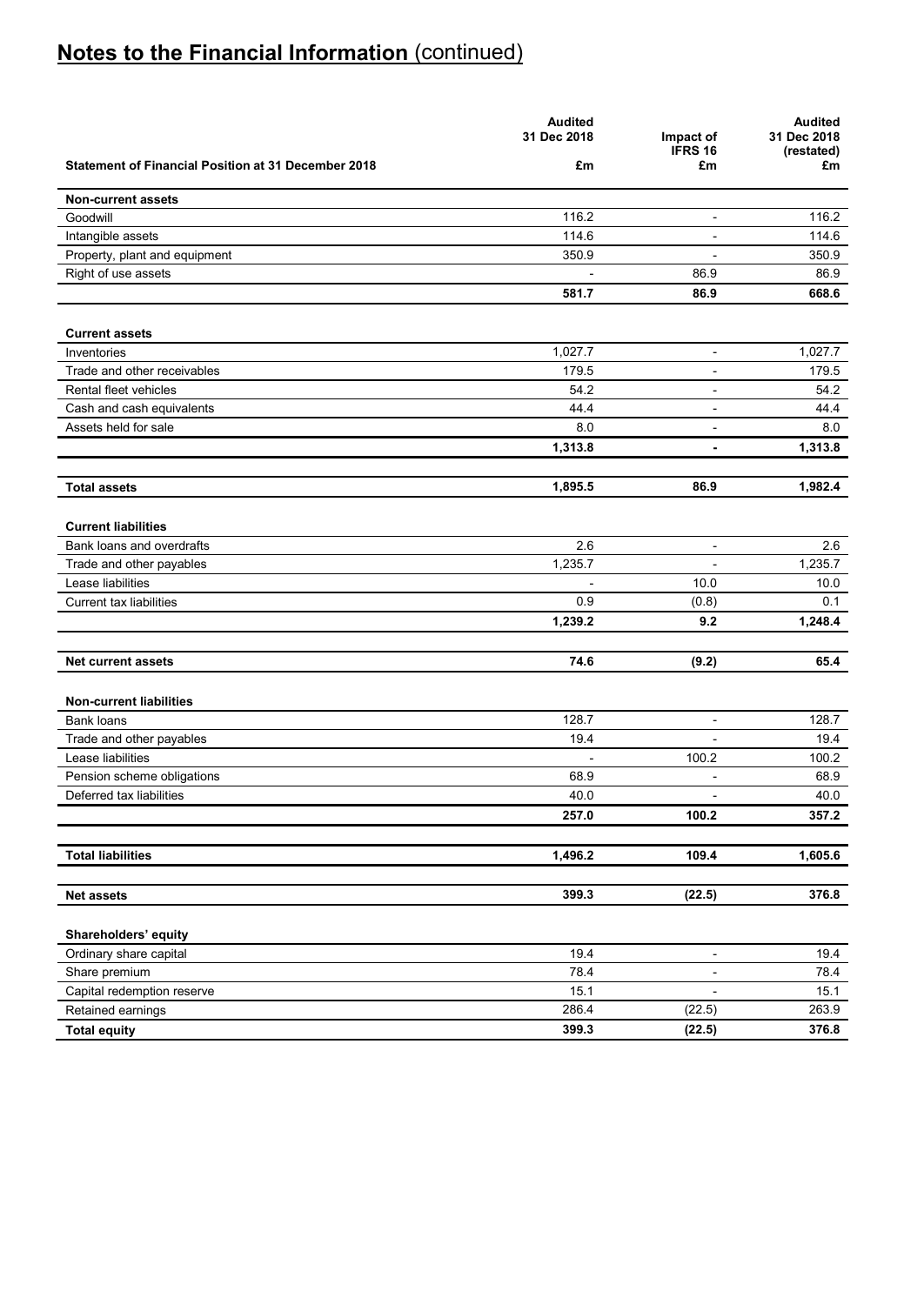|                                                            |             | <b>Unaudited</b><br><b>Six months</b><br>ended 30 June<br>2018<br>(restated*) | Impact of<br>IFRS16          | <b>Unaudited</b><br>Six months<br>ended 30 June<br>2018<br>(restated*) |
|------------------------------------------------------------|-------------|-------------------------------------------------------------------------------|------------------------------|------------------------------------------------------------------------|
| Period to 30 June 2018                                     | <b>Note</b> | £m                                                                            | £m                           | £m                                                                     |
| Cash flows from operating activities                       |             |                                                                               |                              |                                                                        |
| Profit for the period                                      |             | 38.5                                                                          | (3.6)                        | 34.9                                                                   |
| Tax charge                                                 |             | 7.2                                                                           | (0.8)                        | 6.4                                                                    |
| Depreciation of property, plant and equipment              |             | 10.3                                                                          | 5.0                          | 15.3                                                                   |
| (Profit)/loss on disposal of property, plant and equipment |             | (0.2)                                                                         | 4.3                          | 4.1                                                                    |
| Amortisation of intangible assets                          |             | 2.7                                                                           | ÷,                           | 2.7                                                                    |
| Share based compensation                                   |             | 0.9                                                                           | $\blacksquare$               | 0.9                                                                    |
| Interest income                                            |             | $\overline{\phantom{a}}$                                                      | $\overline{\phantom{a}}$     |                                                                        |
| Interest payable                                           |             | 9.7                                                                           | 3.0                          | 12.7                                                                   |
| Debt issue costs                                           |             | 0.2                                                                           | $\overline{\phantom{a}}$     | 0.2                                                                    |
| Difference between pension charge and cash contributions   |             | (1.6)                                                                         | $\overline{\phantom{a}}$     | (1.6)                                                                  |
| Changes in inventories                                     |             | 119.5                                                                         | $\overline{\phantom{a}}$     | 119.5                                                                  |
| Changes in receivables                                     |             | (24.8)                                                                        | $\blacksquare$               | (24.8)                                                                 |
| Changes in payables                                        |             | (107.2)                                                                       |                              | (107.2)                                                                |
| Cash generated from operations                             |             | 55.2                                                                          | 7.9                          | 63.1                                                                   |
| Purchase of rental fleet vehicles                          |             | (52.7)                                                                        |                              | (52.7)                                                                 |
| Proceeds from sale of rental fleet vehicles                |             | 52.6                                                                          |                              | 52.6                                                                   |
| Interest paid                                              |             | (9.7)                                                                         | (3.2)                        | (12.9)                                                                 |
| Interest received                                          |             |                                                                               |                              |                                                                        |
| Tax paid                                                   |             | (0.4)                                                                         |                              | (0.4)                                                                  |
| Net cash inflow from operating activities                  |             | 45.0                                                                          | 4.7                          | 49.7                                                                   |
| Cash flows from investing activities                       |             |                                                                               |                              |                                                                        |
| Purchase of property, plant and equipment                  |             | (14.0)                                                                        | $\overline{\phantom{a}}$     | (14.0)                                                                 |
| Purchase of intangibles                                    |             | (4.4)                                                                         | $\overline{\phantom{a}}$     | (4.4)                                                                  |
| Purchase of subsidiaries net of cash received              |             |                                                                               | $\overline{\phantom{a}}$     |                                                                        |
| Proceeds from disposal of property, plant and equipment    |             | 29.7                                                                          | $\overline{\phantom{a}}$     | 29.7                                                                   |
| Net cash inflow from investing activities                  |             | 11.3                                                                          | $\blacksquare$               | 11.3                                                                   |
| Cash flows from financing activities                       |             |                                                                               |                              |                                                                        |
| Proceeds from issue of ordinary shares                     |             |                                                                               |                              |                                                                        |
| Redemption of ordinary shares                              |             | (3.2)                                                                         | $\overline{\phantom{a}}$     | (3.2)                                                                  |
| Repayment of loans                                         | 10          | (6.1)                                                                         | $\overline{\phantom{a}}$     | (6.1)                                                                  |
| Draw down on RCF                                           | 10          | 32.0                                                                          |                              | 32.0                                                                   |
| Repayment on RCF                                           | 10          | (52.0)                                                                        | $\overline{\phantom{a}}$     | (52.0)                                                                 |
| Repayment of lease liabilities                             | 10          |                                                                               | (4.7)                        | (4.7)                                                                  |
| Dividends paid                                             |             | (9.8)                                                                         | $\overline{a}$               | (9.8)                                                                  |
| Net cash (outflow)/inflow from financing activities        |             | (39.1)                                                                        | (4.7)                        | (43.8)                                                                 |
| Increase in cash and cash equivalents                      |             | 17.2                                                                          |                              | 17.2                                                                   |
| Cash and cash equivalents at 1 January                     |             | 38.9                                                                          |                              | 38.9                                                                   |
| Cash and cash equivalents at 30 June                       |             | 56.1                                                                          | ٠                            | 56.1                                                                   |
|                                                            |             |                                                                               |                              |                                                                        |
| Analysis of cash and cash equivalents                      |             |                                                                               |                              |                                                                        |
| Cash and cash equivalents                                  | 10          | 56.2                                                                          | $\qquad \qquad \blacksquare$ | 56.2                                                                   |
| Bank overdraft                                             | 10          | (0.1)                                                                         | $\overline{\phantom{a}}$     | (0.1)                                                                  |
| Cash and cash equivalents at 30 June                       |             | 56.1                                                                          | $\blacksquare$               | 56.1                                                                   |

\*The comparatives within the interim period ending 30 June 2018 have been restated to reflect the presentation of the RCF as non-current rather than current liabilities.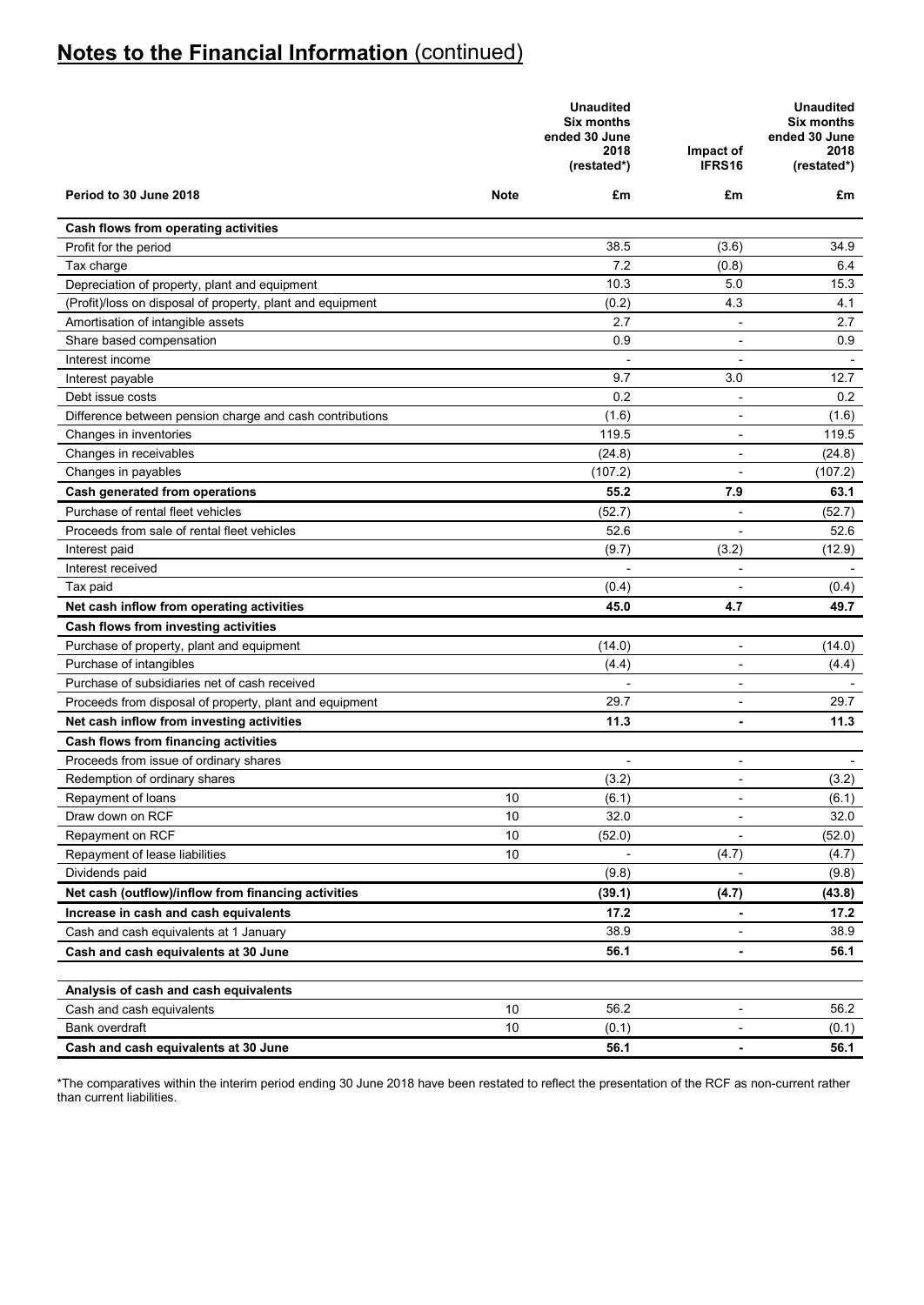|                                                          |             | <b>Audited</b><br>31 Dec 2018 | Impact of<br>IFRS16      | <b>Audited</b><br>31 Dec 2018<br>(restated) |
|----------------------------------------------------------|-------------|-------------------------------|--------------------------|---------------------------------------------|
| Year to 31 December 2018                                 | <b>Note</b> | £m                            | £m                       | £m                                          |
| Cash flows from operating activities                     |             |                               |                          |                                             |
| Profit for the year                                      |             | 43.5                          | (3.7)                    | 39.8                                        |
| Tax charge                                               |             | 9.6                           | (0.8)                    | 8.8                                         |
| Depreciation of property, plant and equipment            |             | 20.6                          | 10.3                     | 30.9                                        |
| Profit on disposal of property, plant and equipment      |             | (8.2)                         | 4.4                      | (3.8)                                       |
| Amortisation of intangible assets                        |             | 5.6                           |                          | 5.6                                         |
| Share based compensation                                 |             | 1.7                           |                          | 1.7                                         |
| Interest income                                          |             | (0.3)                         |                          | (0.3)                                       |
| Interest payable                                         |             | 18.6                          | 6.1                      | 24.7                                        |
| Debt issue costs                                         |             | 0.5                           | $\overline{\phantom{a}}$ | 0.5                                         |
| Difference between pension charge and cash contributions |             | (2.1)                         | $\overline{\phantom{a}}$ | (2.1)                                       |
| Change in inventories                                    |             | 1.4                           | $\blacksquare$           | 1.4                                         |
| Changes in receivables                                   |             | 48.9                          | L,                       | 48.9                                        |
| Changes in payables                                      |             | (60.4)                        |                          | (60.4)                                      |
| Cash generated from operations                           |             | 79.4                          | 16.3                     | 95.7                                        |
| Purchase of rental fleet vehicles                        |             | (89.4)                        |                          | (89.4)                                      |
| Proceeds from sale of rental fleet vehicles              |             | 90.3                          |                          | 90.3                                        |
| Interest paid                                            |             | (18.6)                        | (6.1)                    | (24.7)                                      |
| Interest received                                        |             | 0.3                           |                          | 0.3                                         |
| Tax paid                                                 |             | (7.1)                         |                          | (7.1)                                       |
| Net cash inflow from operating activities                |             | 54.9                          | 10.2                     | 65.1                                        |
| Cash flows from investing activities                     |             |                               |                          |                                             |
| Purchase of property, plant and equipment                |             | (25.7)                        | $\blacksquare$           | (25.7)                                      |
| Purchase of intangibles                                  |             | (7.9)                         |                          | (7.9)                                       |
| Purchase of subsidiaries net of cash received            |             | (13.7)                        | $\blacksquare$           | (13.7)                                      |
| Proceeds from disposal of property, plant and equipment  |             | 35.1                          |                          | 35.1                                        |
| Net cash outflow from investing activities               |             | (12.2)                        | ٠                        | (12.2)                                      |
| Cash flows from financing activities                     |             |                               |                          |                                             |
| Proceeds from issue of ordinary shares                   |             | 0.0                           | $\blacksquare$           | 0.0                                         |
| Redemption of ordinary shares                            |             | (9.3)                         | $\blacksquare$           | (9.3)                                       |
| Repayment of loans                                       | 10          | (14.6)                        | $\blacksquare$           | (14.6)                                      |
| Draw down on RCF                                         | 10          | 135.3                         | $\blacksquare$           | 135.3                                       |
| Repayment on RCF                                         | 10          | (134.1)                       | ÷,                       | (134.1)                                     |
| Repayment of lease liabilities                           | 10          |                               | (10.2)                   | (10.2)                                      |
| Dividends paid                                           |             | (15.6)                        |                          | (15.6)                                      |
| Net cash outflow from financing activities               |             | (38.3)                        | (10.2)                   | (48.5)                                      |
| Increase in cash and cash equivalents                    |             | 4.4                           | ۰                        | 4.4                                         |
| Cash and cash equivalents at 1 January                   |             | 38.9                          | $\overline{a}$           | 38.9                                        |
| Cash and cash equivalents at 31 December                 |             | 43.3                          | $\blacksquare$           | 43.3                                        |
| Analysis of cash and cash equivalents                    |             |                               |                          |                                             |
| Cash and cash equivalents                                | 10          | 44.4                          |                          | 44.4                                        |
| Bank overdraft                                           | 10          | (1.1)                         |                          | (1.1)                                       |
| Cash and cash equivalents at 31 December                 |             | 43.3                          | -                        | 43.3                                        |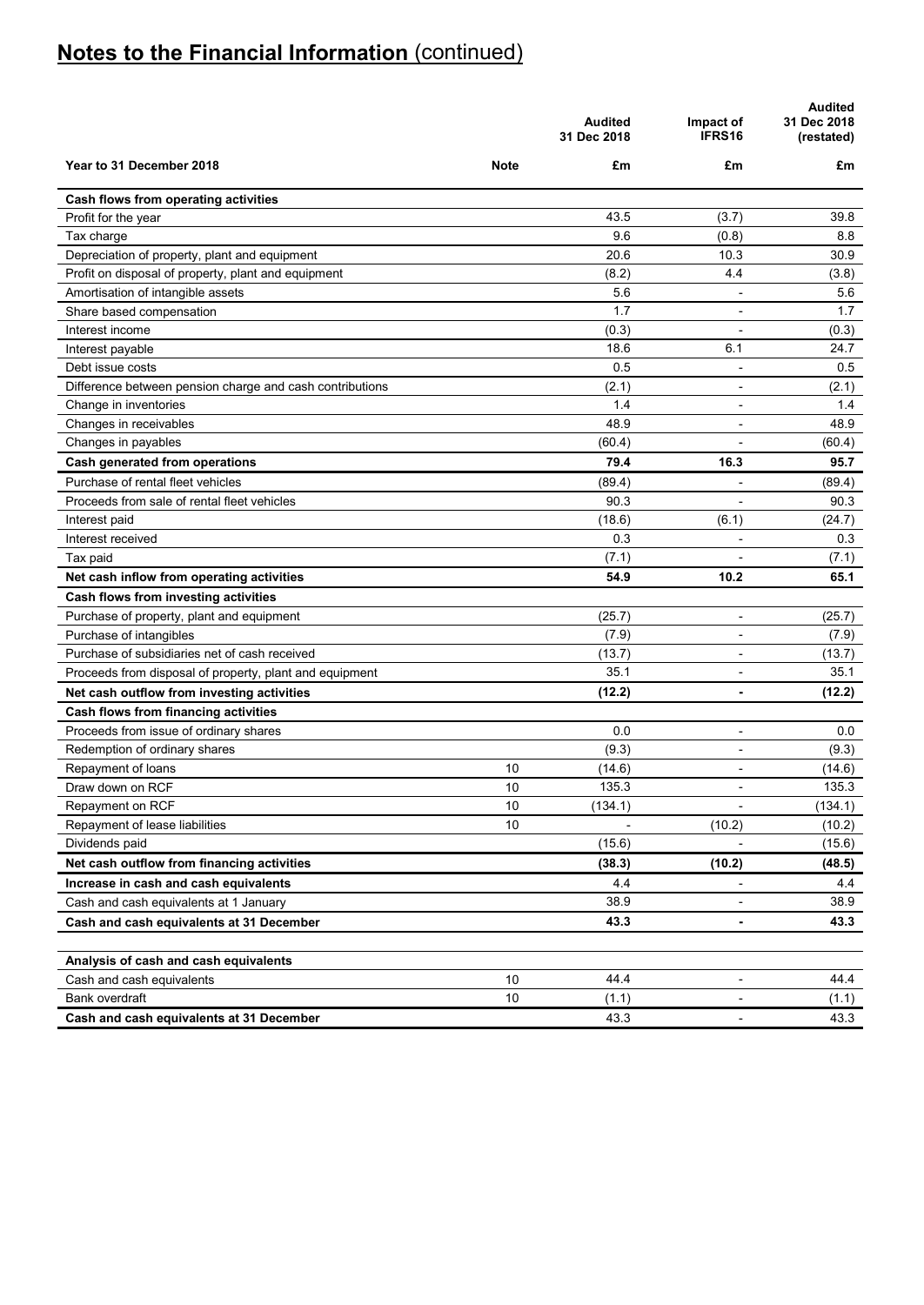## **2. Segmental reporting**

In preparing the interim financial information the Directors have elected to amend the presentation of the segmental information to better reflect the Group's revenue streams, gross profit contributions and the single-segment nature of the business' operations. The "unallocated" segment that had been reported in previous interim and annual financial statements has been combined with the motor division for the period ending 30 June 2019. Given that this segmental split is equivalent to the Group's Statement of Total Comprehensive Income, no further presentation has been made. In addition, the disclosure has been updated to reflect the revenue contributions from Leasing/other sales which were previously subsumed within aftersales in the comparative reporting periods.

|                     | <b>Unaudited six</b><br>months ended<br>30 June 2019 | <b>Unaudited six</b><br>months ended<br>30 June 2018 | Year ended<br>31 Dec 2018 |
|---------------------|------------------------------------------------------|------------------------------------------------------|---------------------------|
|                     | £m                                                   | £m                                                   | £m                        |
| New cars            | 1,288.0                                              | 1,311.1                                              | 2,394.8                   |
| Used cars           | 1,067.5                                              | 996.3                                                | 1,939.4                   |
| Aftersales          | 247.0                                                | 228.0                                                | 432.7                     |
| Leasing and other   | 43.9                                                 | 41.1                                                 | 112.6                     |
| Revenue             | 2,646.4                                              | 2,576.5                                              | 4,879.5                   |
| New cars            | 84.9                                                 | 85.0                                                 | 161.0                     |
| Used cars           | 70.9                                                 | 72.1                                                 | 135.0                     |
| Aftersales          | 109.9                                                | 104.9                                                | 203.0                     |
| Leasing and other   | 8.5                                                  | 8.5                                                  | 16.5                      |
| <b>Gross Profit</b> | 274.2                                                | 270.5                                                | 515.5                     |

### **3. Non-underlying items**

The following details items of income and expenditure that the Group has classified as non-underlying in its statement of total comprehensive income.

|                                             | <b>Unaudited six</b><br>months ended<br>30 June 2019 | <b>Unaudited six</b><br>months ended<br>30 June 2018 | Year ended<br>31 Dec 2018 |
|---------------------------------------------|------------------------------------------------------|------------------------------------------------------|---------------------------|
|                                             | £m                                                   | £m                                                   | £m                        |
| Non-underlying items at operating profit    |                                                      |                                                      |                           |
| Property disposals                          | (0.3)                                                | 3.3                                                  | 3.3                       |
| Share based compensation                    | (0.8)                                                | (0.9)                                                | (1.7)                     |
| Additional pension past service cost        | -                                                    |                                                      | (4.7)                     |
| Restructure of regulated activities         | (2.0)                                                |                                                      |                           |
|                                             | (3.1)                                                | 2.4                                                  | (3.1)                     |
| Non-underlying items below operating profit |                                                      |                                                      |                           |
| Net interest on pension scheme obligations  | (1.0)                                                | (1.2)                                                | (1.7)                     |
| Debt issue costs                            | (0.2)                                                | (0.2)                                                | (0.5)                     |
|                                             | (1.2)                                                | (1.4)                                                | (2.2)                     |
| Non-underlying items at profit before tax   | (4.3)                                                | 1.0                                                  | (5.3)                     |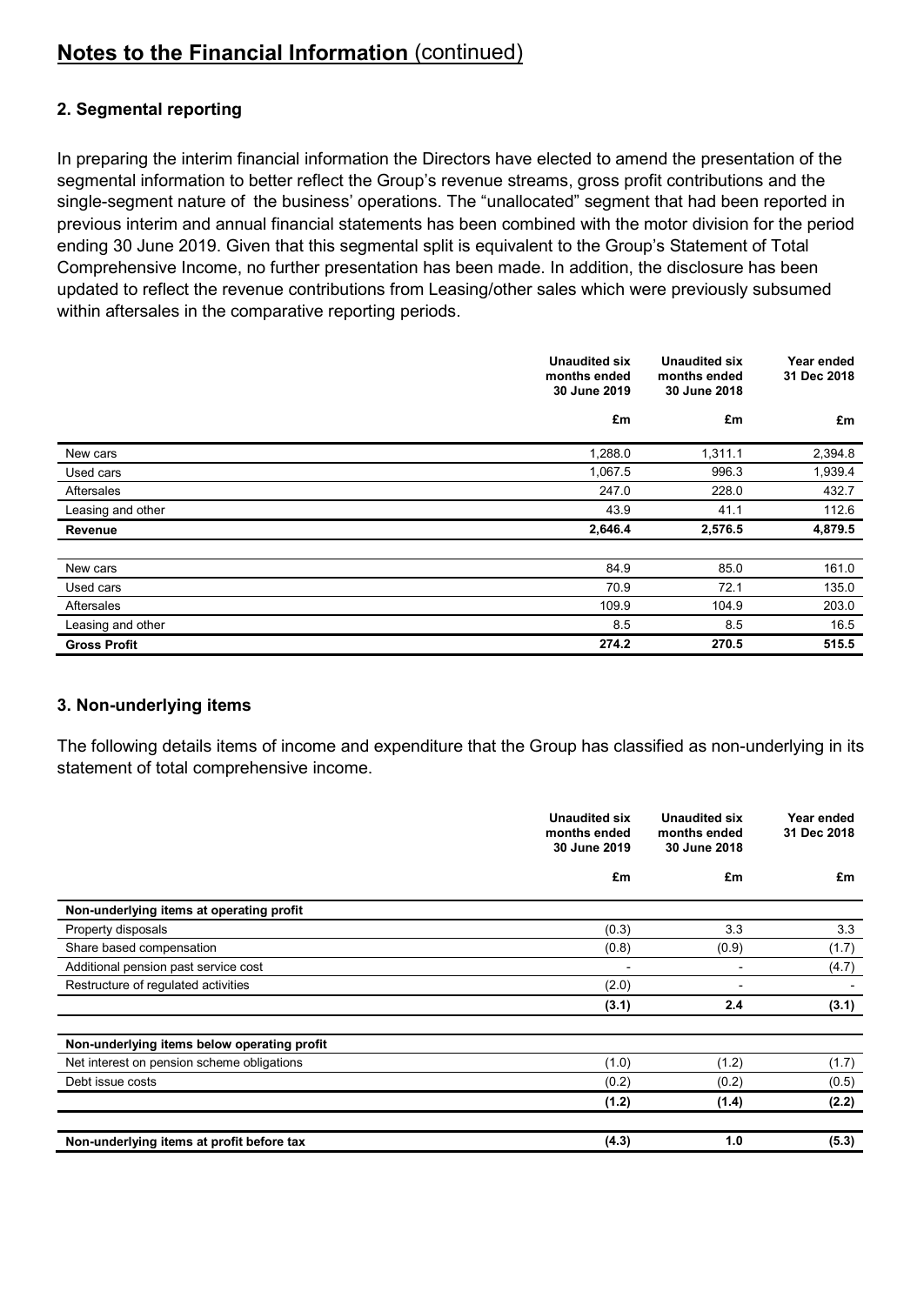|                                                                | <b>Unaudited six</b><br>months ended<br>30 June 2019<br>£m | Unaudited six<br>months ended<br>30 June 2018<br>£m |        | Year ended<br>31 Dec 2018 |
|----------------------------------------------------------------|------------------------------------------------------------|-----------------------------------------------------|--------|---------------------------|
|                                                                |                                                            |                                                     | £m     |                           |
| <b>Interest expenses</b>                                       |                                                            |                                                     |        |                           |
| Interest payable on bank borrowings                            | (4.5)                                                      | (3.8)                                               | (5.6)  |                           |
| Interest on consignment vehicle liabilities and stocking loans | (6.2)                                                      | (5.9)                                               | (13.0) |                           |
| Interest on lease liabilities                                  | (3.0)                                                      | (3.0)                                               | (6.1)  |                           |
|                                                                | (13.7)                                                     | (12.7)                                              | (24.7) |                           |
| Interest income                                                |                                                            |                                                     |        |                           |
| <b>Bank interest</b>                                           | 0.1                                                        | $\overline{\phantom{0}}$                            | 0.3    |                           |
| <b>Net interest</b>                                            | (13.6)                                                     | (12.7)                                              | (24.4) |                           |

## **5. Dividends**

Following approval at the Annual General Meeting a final dividend of £10.1m for the year ending 31 December 2018 was paid in June 2019 and represented a payment of 2.60p per ordinary share in issue at the time. An interim dividend in respect of the year ending 31 December 2018 of £5.8m, representing a payment of 1.48p per ordinary share in issue at the time, was paid in November 2018. An interim dividend of 1.48p per ordinary share is proposed but not recorded as a financial liability in these interim statements.

### **6. Earnings per share**

|                                                                | Unaudited six<br>months ended<br>30 June 2019 | <b>Unaudited six</b><br>months ended<br>30 June 2018 | Year ended<br>31 Dec 2018<br>(restated) |
|----------------------------------------------------------------|-----------------------------------------------|------------------------------------------------------|-----------------------------------------|
|                                                                | £m                                            | £m                                                   | £m                                      |
| Earnings attributable to ordinary shareholders (£m)            | 20.1                                          | 34.9                                                 | 39.8                                    |
| Weighted average number of shares in issue                     | 389,106,631                                   | 396,427,270                                          | 393,422,446                             |
| Basic earnings per share (p)                                   | 5.17                                          | 8.80                                                 | 10.12                                   |
|                                                                |                                               |                                                      |                                         |
| Dilutive effect of options                                     | 13,336,246                                    | 15,122,090                                           | 17,964,569                              |
| Diluted earnings per share (p)                                 | 4.99                                          | 8.48                                                 | 9.67                                    |
|                                                                |                                               |                                                      |                                         |
| Profit before tax – underlying items $(\text{Em})$             | 29.2                                          | 40.3                                                 | 53.9                                    |
| Effective tax rate                                             | 19.3%                                         | 15.5%                                                | 18.1%                                   |
| Underlying earnings attributable to ordinary shareholders (£m) | 23.6                                          | 34.1                                                 | 44.1                                    |
| Weighted average number of shares in issue                     | 389,106,631                                   | 396,427,270                                          | 393,422,446                             |
| Underlying basic earnings per share (p)                        | 6.06                                          | 8.59                                                 | 11.22                                   |

## **7. Intangible assets**

|                                 | <b>Licences and</b><br>brands | IT<br>development | <b>Total</b> |
|---------------------------------|-------------------------------|-------------------|--------------|
|                                 | £m                            | £m                | £m           |
| Cost                            |                               |                   |              |
| At 1 January 2019               | 102.6                         | 31.7              | 134.3        |
| Additions                       | $\overline{\phantom{a}}$      | 1.8               | 1.8          |
| <b>Transfers</b>                | ۰                             | 2.3               | 2.3          |
| At 30 June 2019                 | 102.6                         | 35.8              | 138.4        |
|                                 |                               |                   |              |
| <b>Accumulated amortisation</b> |                               |                   |              |

| ን19<br>Δt<br>January<br>AU I<br>$\cdot$ | -<br>$\cdot$ . |  |
|-----------------------------------------|----------------|--|
|                                         |                |  |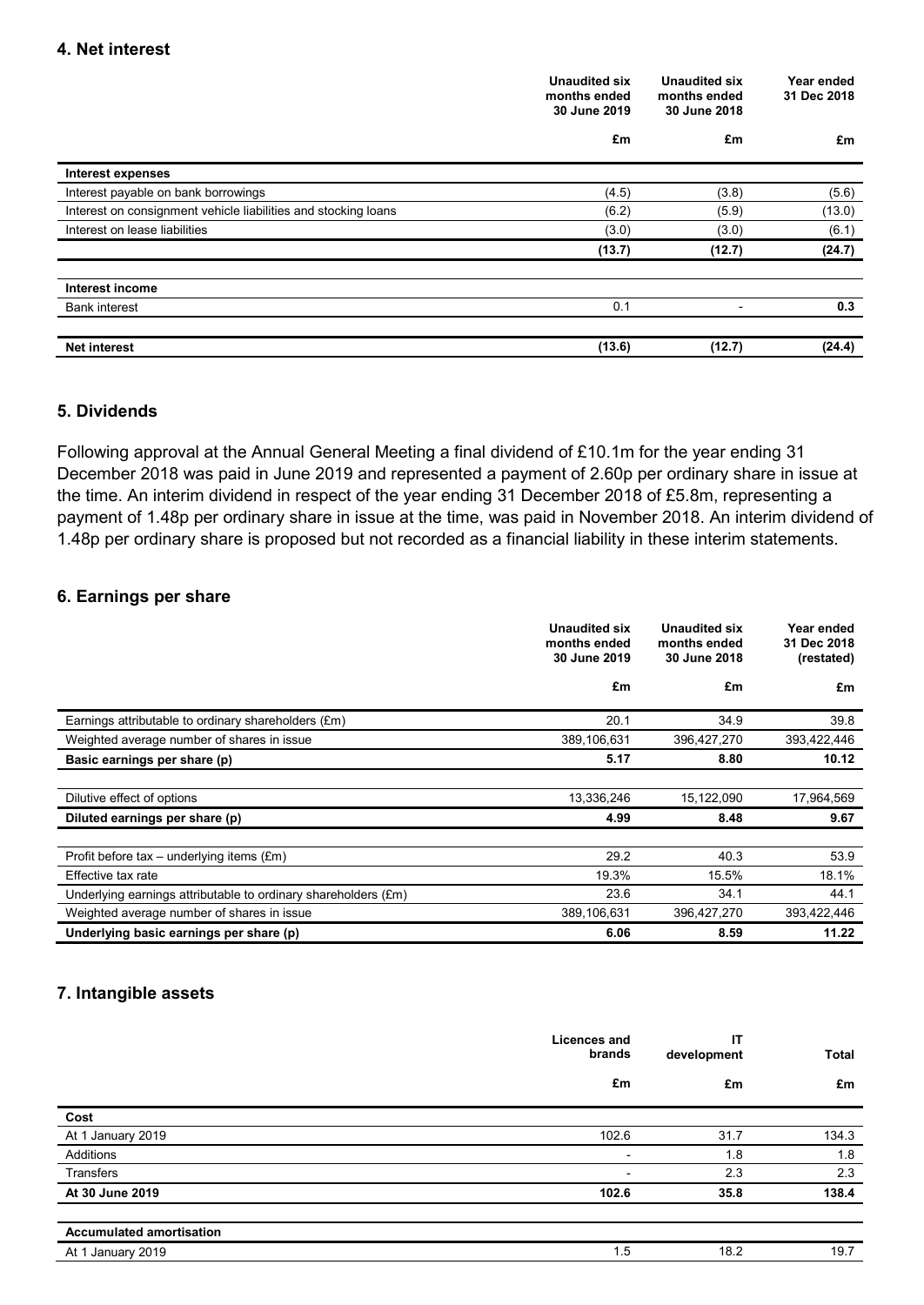| Charge for the period              |       | 3.3  | 3.3   |
|------------------------------------|-------|------|-------|
| At 30 June 2019                    | 1.5   | 21.5 | 23.0  |
|                                    |       |      |       |
| Net book value at 30 June 2019     | 101.1 | 14.3 | 115.4 |
|                                    |       |      |       |
| Net book value at 31 December 2018 | 101.1 | 13.5 | 114.6 |

During the Period £2.3m of assets in the course of construction have been reclassified to intangible assets in the course of development from other fixed assets.

### **8. Property, plant and equipment**

|                                    | Freehold<br>property | Leasehold<br>property | Other | <b>Total</b> |
|------------------------------------|----------------------|-----------------------|-------|--------------|
|                                    | £m                   | £m                    | £m    | £m           |
| Cost                               |                      |                       |       |              |
| At 1 January 2019                  | 268.2                | 78.8                  | 96.7  | 443.7        |
| Additions                          | 1.7                  | 1.5                   | 18.5  | 21.7         |
| <b>Disposals</b>                   | (0.7)                |                       | (2.2) | (2.9)        |
| <b>Transfers</b>                   | (1.6)                | 4.4                   | (2.3) | 0.5          |
| At 30 June 2019                    | 267.6                | 84.7                  | 110.7 | 463.0        |
| <b>Accumulated depreciation</b>    |                      |                       |       |              |
| At 1 January 2019                  | 18.4                 | 19.3                  | 55.1  | 92.8         |
| Charge for the period              | 1.3                  | 1.3                   | 5.4   | 8.0          |
| <b>Disposals</b>                   | (0.1)                | ٠                     | (2.2) | (2.3)        |
| At 30 June 2019                    | 19.6                 | 20.6                  | 58.3  | 98.5         |
| Net book value at 30 June 2019     | 248.0                | 64.1                  | 52.4  | 364.5        |
| Net book value at 31 December 2018 | 249.8                | 59.5                  | 41.6  | 350.9        |

During the Period £2.3m of assets have been reclassified to intangible assets. A further £4.4m has been capitalised as leasehold property after being transferred from other debtors. In addition, a further property has been transferred to assets held for sale.

Assets in the course of construction relate to build costs that have been incurred but the property is not yet in use. The total of these assets held at 30 June 2019 is £13.3m. These assets will be transferred to Freehold property when complete.

### **9. Assets held for sale**

**Total**

**£m**

| Net book value    |       |
|-------------------|-------|
| At 1 January 2019 | 8.0   |
| Additions         | 1.6   |
| Transfers         | (3.1) |
| At 30 June 2019   | 6.5   |

During the Period the Group has disposed of one of the properties classified as held for sale at 31 December 2018.

During the Period the total net book value of disposals from property, plant and equipment and from assets held for sale was £3.7m. Total proceeds received was £3.4m resulting in a loss on property disposals of £0.3m.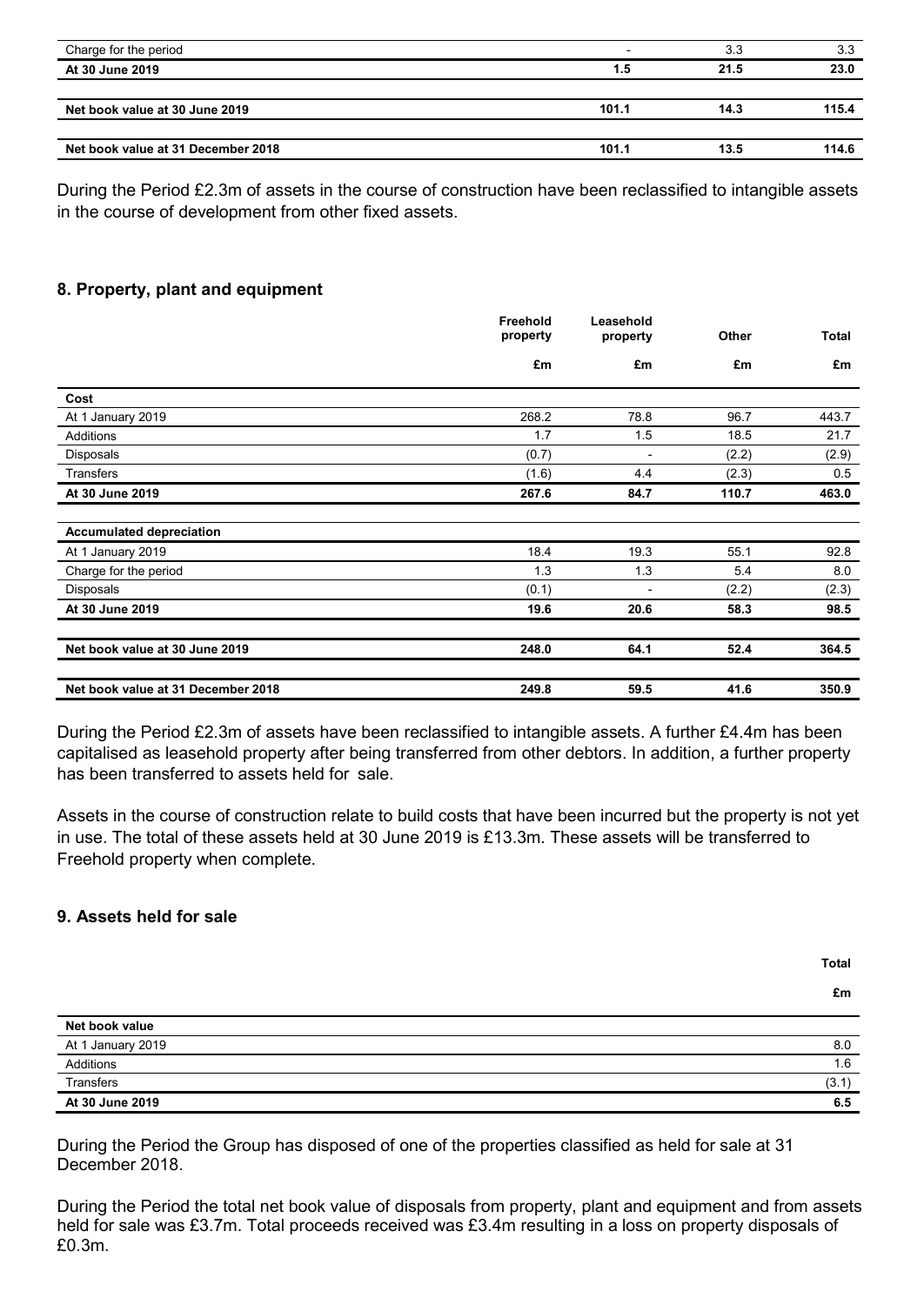## **10. Debt analysis**

|                                    | At 1 Jan<br>2019 | <b>Net RCF</b><br>movement | Loan<br>repayment | Lease<br>repayment       | Non cash<br>movement     | At 30 June<br>2019 |
|------------------------------------|------------------|----------------------------|-------------------|--------------------------|--------------------------|--------------------|
|                                    | £m               | £m                         | £m                | £m                       | £m                       | £m                 |
| Period to 30 June 2019             |                  |                            |                   |                          |                          |                    |
| Other loans                        | 11.5             | $\blacksquare$             | (0.5)             | $\blacksquare$           | -                        | 11.0               |
| <b>RCF</b>                         | 118.7            | 27.0                       |                   | $\overline{\phantom{a}}$ | $\overline{\phantom{0}}$ | 145.7              |
| Lease liabilities                  | 110.2            | $\overline{\phantom{0}}$   |                   | (6.0)                    | 0.9                      | 105.1              |
|                                    | 240.4            | 27.0                       | (0.5)             | (6.0)                    | 0.9                      | 261.8              |
| <b>Excluding lease liabilities</b> | 130.2            | 27.0                       | (0.5)             | ٠                        | ۰                        | 156.7              |
| Cash and cash equivalents          | (44.4)           |                            |                   |                          |                          | (93.6)             |
| Bank overdraft                     | 1.1              |                            |                   |                          |                          | 10.8               |
| Net debt                           | 86.9             |                            |                   |                          |                          | 73.9               |

|                                    | At 1 Jan<br>2018 | <b>Net RCF</b><br>movement | Loan<br>repayment | Lease<br>repayment       | Non cash<br>movement | At 30 June<br>2018 |
|------------------------------------|------------------|----------------------------|-------------------|--------------------------|----------------------|--------------------|
|                                    | £m               | £m                         | £m                | £m                       | £m                   | £m                 |
| Period to 30 June 2018             |                  |                            |                   |                          |                      |                    |
| Term Ioan                          | 75.0             | -                          | (5.0)             |                          | -                    | 70.0               |
| Other loans                        | 15.2             | $\overline{\phantom{0}}$   | (1.1)             | -                        | -                    | 14.1               |
| <b>RCF</b>                         | 46.5             | (20.0)                     | ٠                 | $\overline{\phantom{0}}$ | -                    | 26.5               |
| Lease liabilities                  | 89.2             | ٠                          |                   | (4.7)                    | 25.6                 | 110.1              |
|                                    | 225.9            | (20.0)                     | (6.1)             | (4.7)                    | 25.6                 | 220.7              |
| <b>Excluding lease liabilities</b> | 136.7            | (20.0)                     | (6.1)             | ٠                        | ٠                    | 110.6              |
| Cash and cash equivalents          | (45.3)           |                            |                   |                          |                      | (56.2)             |
| Bank overdraft                     | 6.4              |                            |                   |                          |                      | 0.1                |
| Net debt                           | 97.8             |                            |                   |                          |                      | 54.5               |

|                                    | At 1 Jan<br>2018 | <b>Net RCF</b><br>movement | Debt on<br>acquisition | Loan<br>repayment | Lease<br>repayment | Non cash<br>movement | At 31 Dec<br>2018 |
|------------------------------------|------------------|----------------------------|------------------------|-------------------|--------------------|----------------------|-------------------|
|                                    | £m               | £m                         | £m                     | £m                | £m                 | £m                   | £m                |
| Year to 31 December 2018           |                  |                            |                        |                   |                    |                      |                   |
| Term Ioan                          | 75.0             | -                          |                        | (5.0)             | -                  | (70.0)               |                   |
| Other loans                        | 15.2             | -                          | 5.9                    | (9.6)             | ۰                  | -                    | 11.5              |
| <b>RCF</b>                         | 46.5             | 1.2                        | -                      | -                 | -                  | 71.0                 | 118.7             |
| Lease liabilities                  | 89.2             | -                          | -                      | -                 | (10.2)             | 31.2                 | 110.2             |
|                                    | 225.9            | 1.2                        | 5.9                    | (14.6)            | (10.2)             | 32.2                 | 240.4             |
| <b>Excluding lease liabilities</b> | 136.7            | 1.2                        | 5.9                    | (14.6)            | ۰                  | 1.0                  | 130.2             |
| Cash and cash equivalents          | (45.3)           |                            |                        |                   |                    |                      | (44.4)            |
| Bank overdraft                     | 6.4              |                            |                        |                   |                    |                      | 1.1               |
| Net debt                           | 97.8             |                            |                        |                   |                    |                      | 86.9              |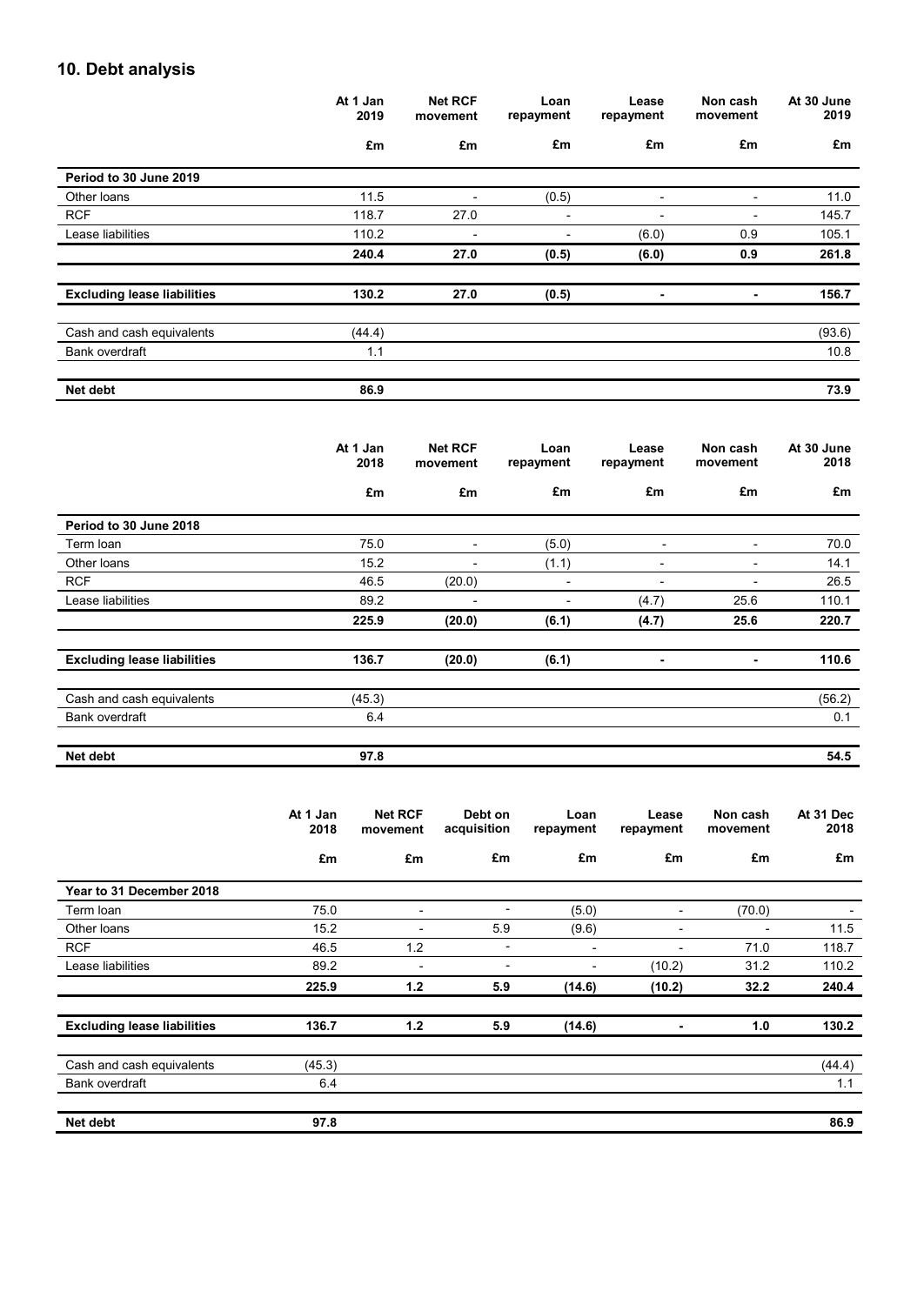|                                    | <b>Number of shares</b> | Total<br>£m |
|------------------------------------|-------------------------|-------------|
| <b>Authorised</b>                  |                         |             |
| Ordinary shares of 5p each         | 480,000,000             | 24.0        |
|                                    |                         |             |
| Alloted, called up and fully paid  |                         |             |
| At 1 January 2019                  | 388,973,634             | 19.4        |
| Alloted under share option schemes | 284,345                 |             |
| At 30 June 2019                    | 389,257,979             | 19.4        |
|                                    |                         |             |

## **12. Contingent liabilities**

As previously announced, during 2018 the Board became aware of certain matters requiring review in relation to the Group's regulated activities. In December 2018, the Board commissioned an independent review of the Group's internal control, risk assurance systems and internal audit. This review, which we shared with the FCA, indicated that there were some control issues in the sales process in the Group's regulated activities which would require an improvement plan to be implemented.

The Group has now finalised its improvement and remedial action plan and has made a one-off provision of £2.0m as at 30 June 2019. The total investment required in 2019 and 2020 is approximately £10.0m. However, to be in accordance with IAS 37 - Provisions, Contingent Liabilities and Contingent Assets, only £2.0m of the investment has been provided for.

As announced on 25 June 2019, the Group has been informed by the FCA that it intends to carry out an investigation into sales processes between the period of 1 January 2016 to 13 June 2019. This investigation has not yet started. With the full support of the Group, the FCA will reach its conclusions in due course. At this stage the Board cannot estimate what effect, if any, the outcome of this investigation may have.

### **13. Subsequent events**

In August 2019 the Group has finalised the sale of a property in Dublin. The sale proceeds have been agreed at €6.6m and the Group will record a non-underlying gain on disposal of up to €4.8m. Due to the size of the transaction, approval from the Irish Revenue Commissioners is required before completion. However, this is expected to be finalised within the short term. The related property has therefore been reclassified from property, plant and equipment to assets held for sale as at 30 June 2019.

### **14. Interim statement**

Copies of this report and the last Annual Report and Accounts are available from the Company Secretary at the registered office of the company at Lookers House, 3 Etchells Road, West Timperley, Altrincham, WA14 5XS and can be viewed via the Group's website at www.lookersplc.com. Copies of this report have also been submitted to the UK Listing Authority and will shortly be available at the UK Listing Authority's Document Viewing Facility at 25 North Colonnade, Canary Wharf, London E14 5HS (Telephone +44 (0) 207 066 1000).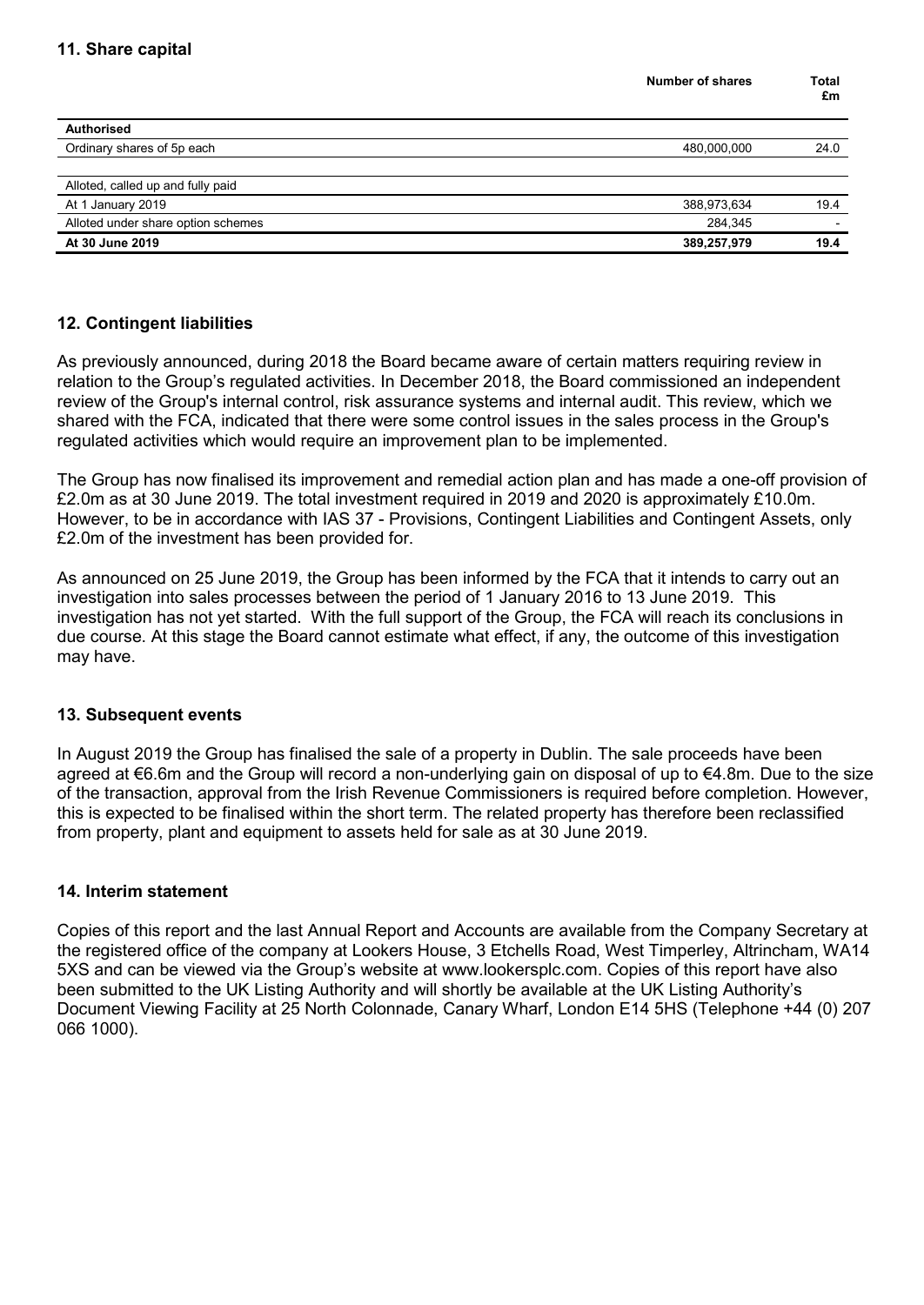## **Responsibility statement**

## **We confirm that to the best of our knowledge**

- (a) The interim financial statements have been prepared in accordance with IAS 34 'Interim Financial Reporting';
- (b) The interim financial statements include a fair review of the information required by DTR 4.2.7R (identification of important events during the first six months and their impact on the condensed set of financial statements and description of principal risks and uncertainties for the remaining six months of the year); and
- (c) The interim financial statements include a fair review of the information required by DTR 4.2.8R (disclosure of related parties' transactions and charges therein).

## **Cautionary statement**

This Interim Report has been prepared solely to provide additional information to shareholders to assess the Group's strategies and the potential for those strategies to succeed. The Interim Report should not be relied on by any party or for any other purpose.

The Interim Report contains certain forward-looking statements. These statements are made by the Directors in good faith based on the information available to them up to the time of their approval of this report and such statements should be treated with caution due to the inherent uncertainties, including both economic and business risk factors, underlying any such forward-looking information.

By order of the Board

**Chief Executive Officer** 13 August 2019 13 August 2019

**Andy Bruce Mark Raban**<br>
Chief Executive Officer<br>
Chief Financial Officer